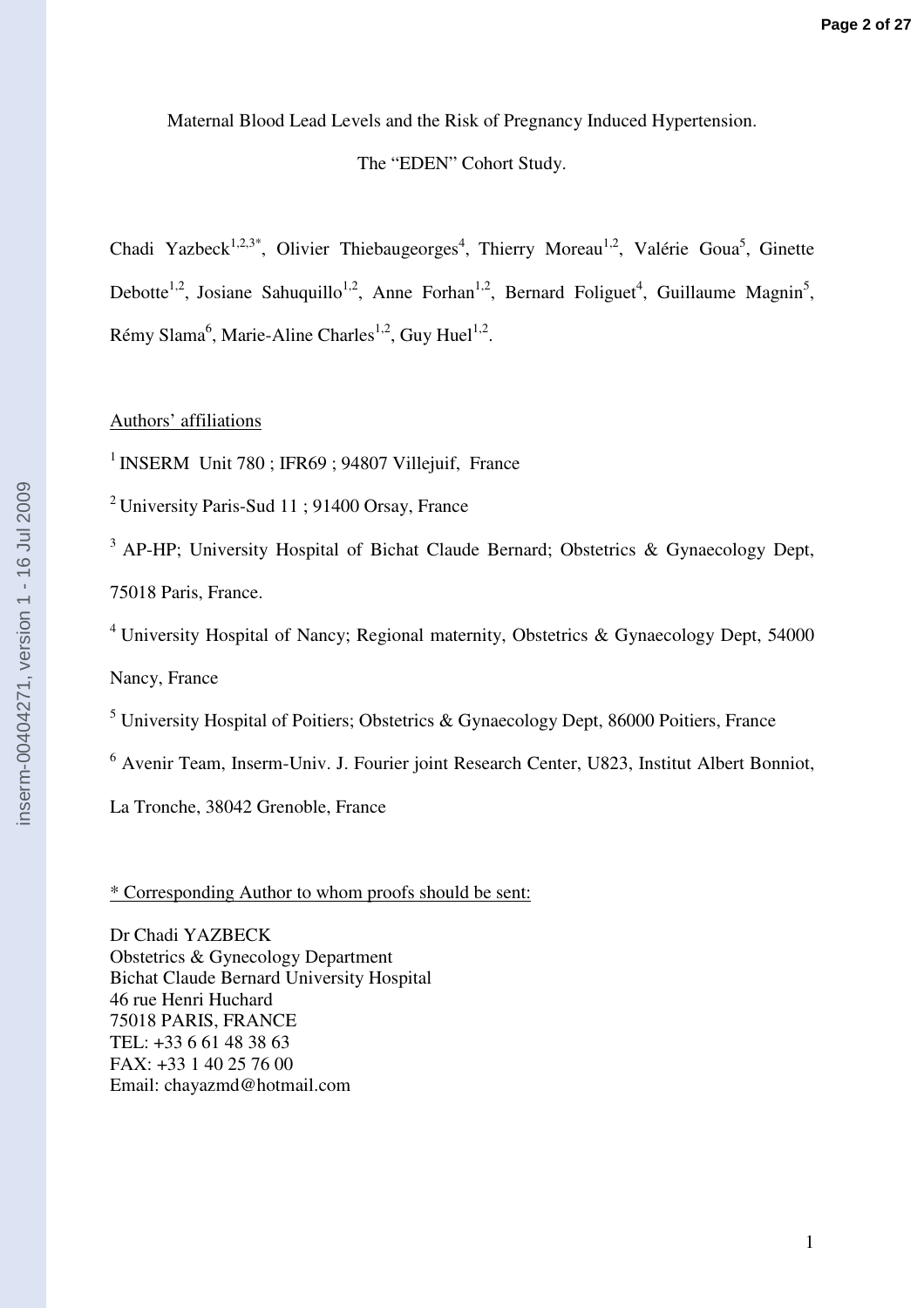Running title: Lead and Gestational Hypertension

 Key words: cadmium; environmental health; epidemiology; gestation; hypertension; lead; manganese.

 Acknowledgments:We are indebted to the participating families, to the midwife research assistants (L Douhaud, S Bedel, B Lortholary, S Gabriel, M Rogeon, M Malinbaum) for data collection and to P Lavoine for checking, coding and data entry.

Grants: The EDEN study was supported by grants from: Fondation pour la Recherche Médicale (FRM), French Ministry of Research (IFR and cohort program), INSERM, French Ministry of Health, French Agency for Occupational and Environmental Health Safety (AFSSET), French National Institute for Population Health Surveillance (InVS), Univ. Paris– Sud, French National Institute for Health Education (INPES), Nestlé, Mutuelle Générale de l'Education Nationale (MGEN), French speaking association for the study of diabetes and metabolism (Alfediam), and French Research Agency (ANR).

None of the authors has any competing financial interests relevant to this article.

 Abbreviations: BMI: body mass index Cd: cadmium CI: confidence interval DBP: diastolic blood pressure GM: geometric mean Mn: manganese OR: odds ratio Pb: Lead PIH: Pregnancy-induced hypertension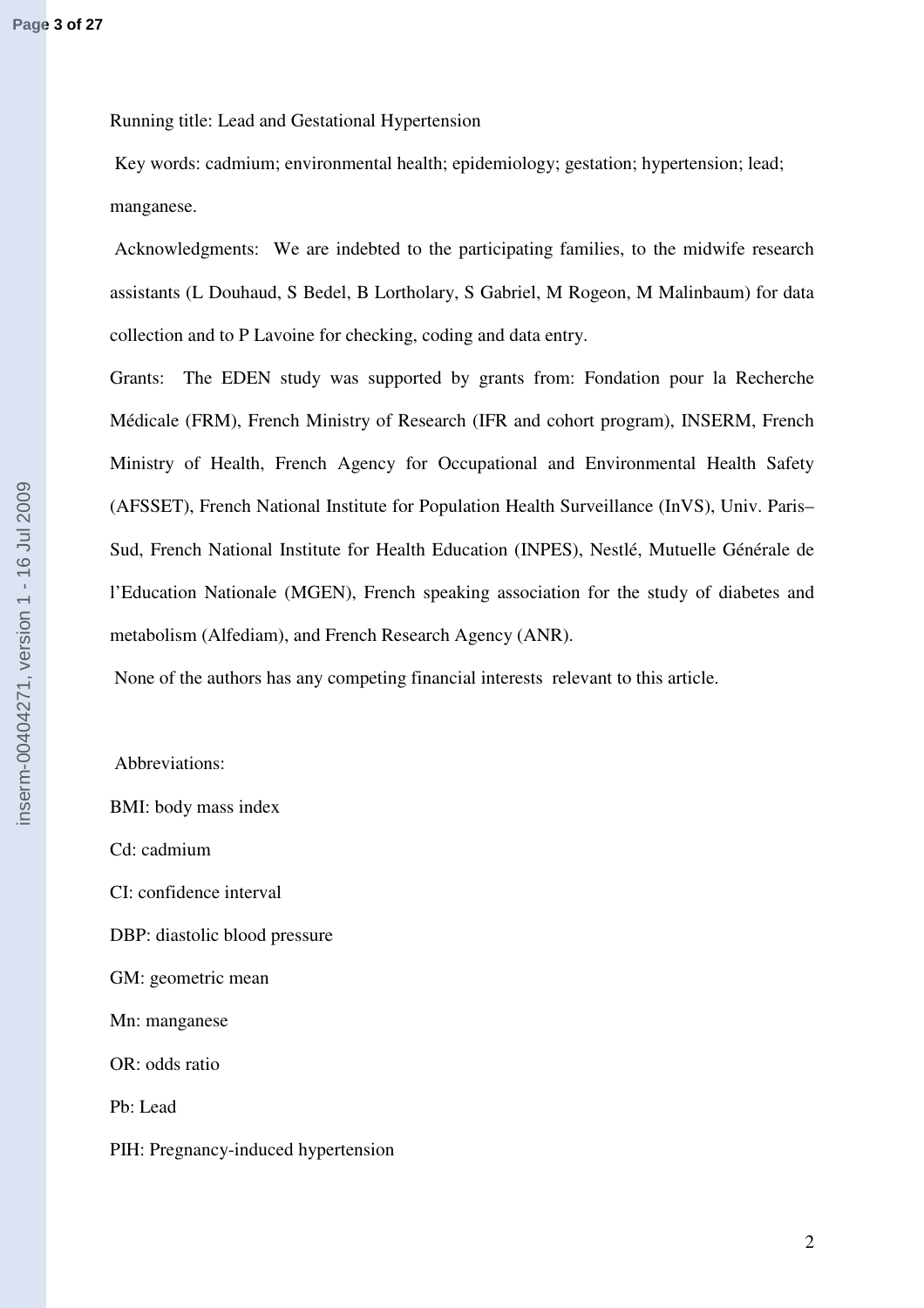## SBP: systolic blood pressure

SD: standard deviation

Article descriptor: Risk Assessment

Section headers:

Abstract

Introduction

Methods

Results

Discussion

References

Tables

Figure Legend

Figure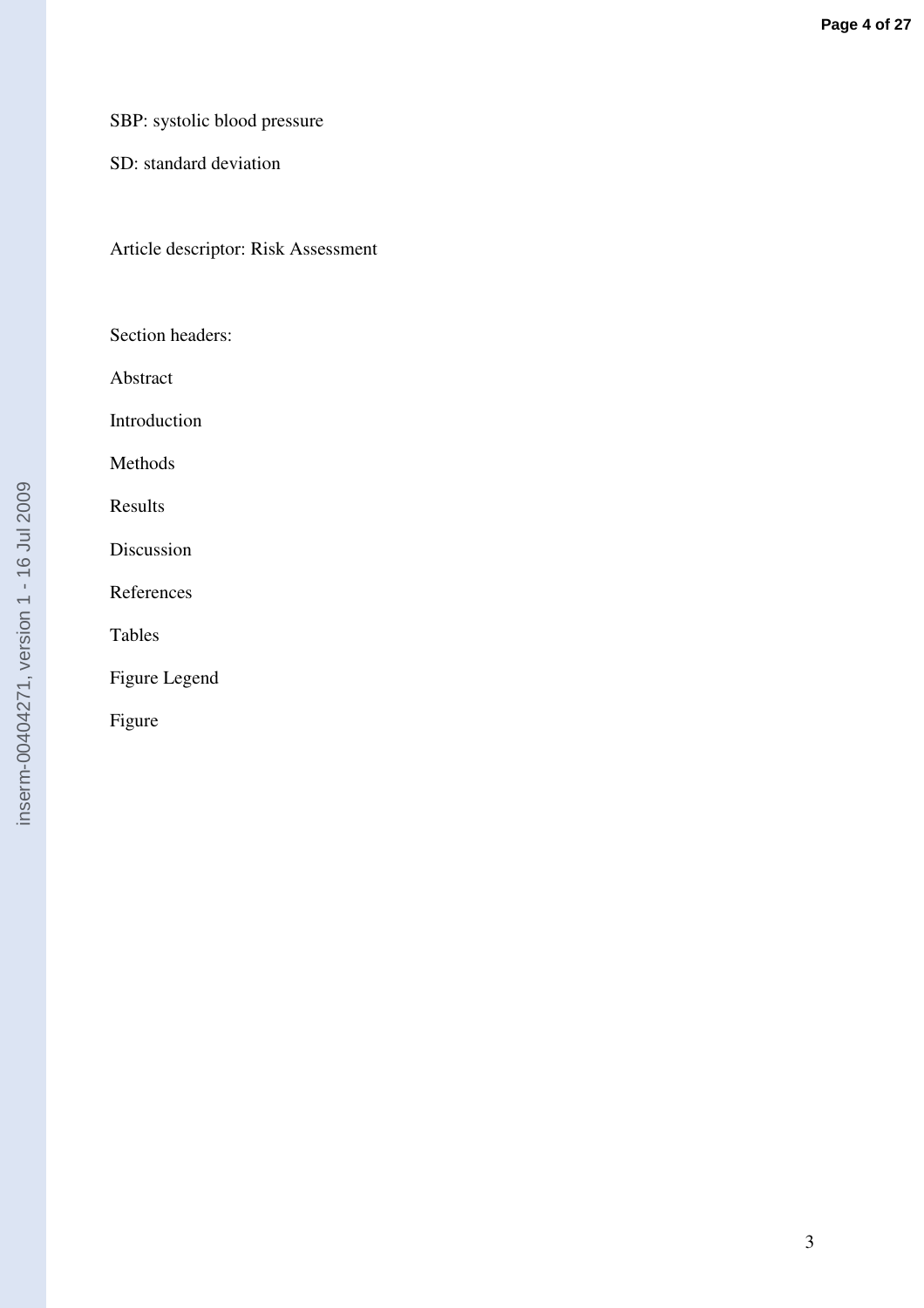## ABSTRACT:

*Background:* Prior studies revealed associations of environmental lead exposure with risks of hypertension and elevated blood pressure.

*Objectives:* To examine the effect of blood lead levels on blood pressure and the incidence of pregnancy-induced hypertension (PIH) in the second and third trimesters of pregnancy.

*Methods:* One thousand seventeen pregnant women were enrolled in two French municipalities between 2003 and 2005 for the EDEN cohort study. Blood lead concentrations were measured by atomic absorption spectrometry in mothers between 24 and 28 weeks of gestation.

*Results:* PIH was diagnosed in 106 subjects (10.9%). Age, parity, weight gain, alcohol, smoking habits and calcium supplementation were comparable between hypertensive and non hypertensive women. Lead levels were significantly higher in PIH cases (2.2 µg/dl [0.11]  $\mu$ mol/l] SD 1.4  $\mu$ g/dl) than in normotensive patients (1.9  $\mu$ g/dl [0.09  $\mu$ mol/l] SD 1.2  $\mu$ g/dl); p=0.02. Adjustment for potential confounders slightly attenuated but did not eliminate the significant association between blood lead levels and the risk of PIH (adjusted OR of PIH= 3.3, 95% CI: 1.1 to 9.7). Geographic differences in lead exposure and in the incidence of PIH were also observed. Significant correlations were found between blood lead levels and unadjusted as well as adjusted systolic and diastolic blood pressures after 24 weeks of gestation.

*Conclusions:* These findings confirm the relationship between blood lead levels at mid-pregnancy and blood pressure, and suggest that environmental lead exposure may play an etiologic role in PIH.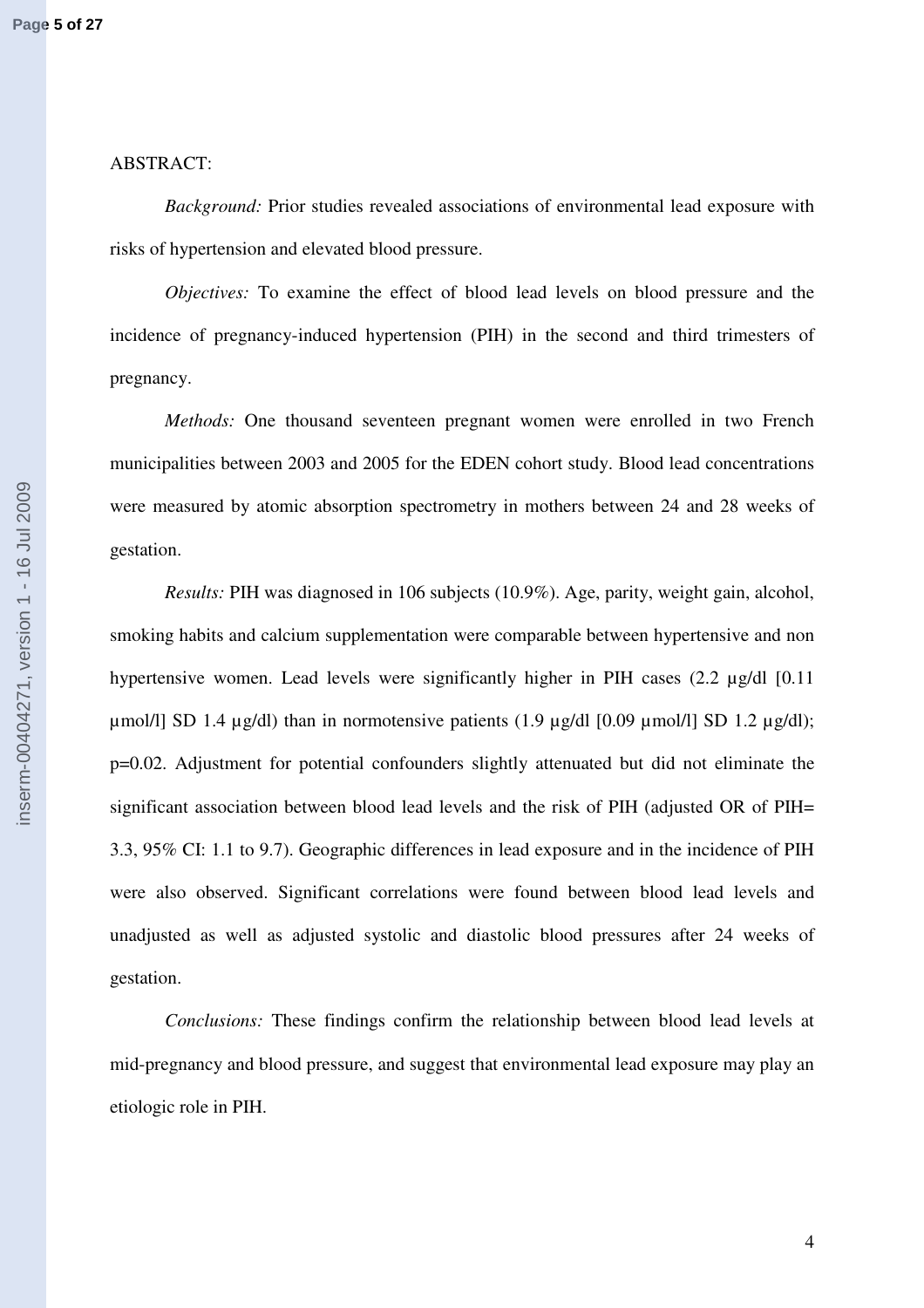## INTRODUCTION:

Lead (Pb) is one of the most extensively studied reproductive toxicants. Several epidemiologic studies have demonstrated a positive association between blood lead levels and blood pressure among non-pregnant adults ( Nawrot et al. 2002; Schwartz 1995). The evidence is sufficient to infer a causal relationship of lead exposure with hypertension (Navas-Acien et al. 2007). However the role of lead in pregnancy induced hypertension (PIH) remains unclear.

PIH is characterized by an increase in systolic blood pressure (SBP  $\geq$  140 mm Hg) and/or diastolic blood pressure (DBP  $\geq$  90 mm Hg) after 20 weeks of gestation. This disorder can be complicated by proteinuria, a condition corresponding to preeclampsia. PIH is encountered in 10% of pregnancies and is an important cause of morbidity for both mother and fetus (NHBPEP 2000).

Environmental factors may have a role in this disease occurrence. While some studies failed to find a relationship between lead concentrations in cord blood and preeclampsia (Angell and Lavery 1982), several authors demonstrated higher levels of lead, cadmium (Cd), and manganese (Mn) in blood of hypertensive or preeclampsia patients, compared to normotensive women ( Dawson et al. 2000; Kosanovic et al. 2002; Rothenberg et al. 1999; Vigeh et al. 2004). Other elements such as zinc and selenium were reported to be reduced in hypertensive pregnant women (Dawson et al. 1999; Rayman et al. 2003).

Blood lead levels increase during pregnancy, from 24 weeks of gestation until delivery, because of increased gastrointestinal absorption and because of an increase in bone turnover in this period ( Hertz-Picciotto et al. 2000; O'Flaherty et al. 1995). Several mechanisms may contribute to the pathogenesis of lead-induced hypertension: increases in endothelin and thromboxane production; inhibition of vascular smooth muscle ATPases; oxidation of endogenous nitric oxide by reactive oxygen species; and decrease in glomerular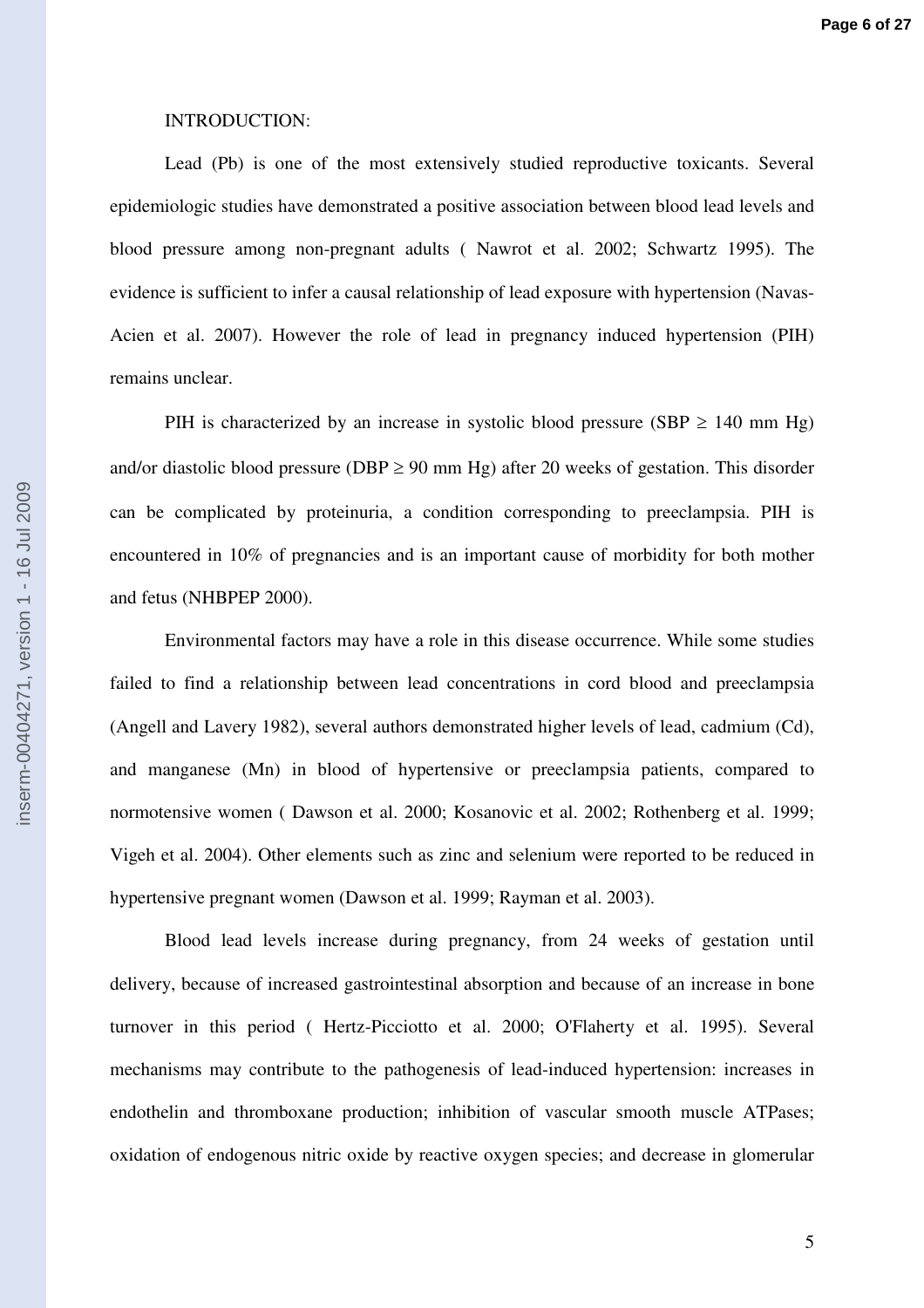filtration rate of the kidneys with increase in the rennin - angiotensin II - aldosterone activity (Gonick and Behari 2002; Vaziri and Khan 2007; Vaziri and Sica 2004). Interactions between lead and other elements are possible since oxidative stress produced by lead, cadmium or manganese may be counterbalanced by the anti oxidative properties of manganese or selenium ( Anastasakis et al. 2008; Campagna et al. 2000; Huel et al. 2000; Vaziri and Sica 2004; Verity 1999).

In the current study, we examined the relationship between PIH and circulating blood lead, cadmium, manganese and selenium concentrations in a non-selected population of pregnant women.

#### METHODS:

The study population included the first 1,017 pregnant women enrolled in the EDEN mother-child cohort study (Drouillet et al. 2008). The number of subjects needed for the study was based on a 10% prevalence of PIH and an estimated relative risk for PIH = 2.0. No other factors influenced the inclusion process.

All women aged from 18 to 45 years who presented before 24 weeks of gestation for prenatal care at two maternity wards in Poitiers (western France) and Nancy (eastern France) were enrolled if they were able to read and write French, and were not planning to move out of the region. We also excluded women who had multiple gestations or a history of diabetes. Among women who fulfilled these criteria, 55% agreed to participate. The study was approved by the Ethic Committee of Bicêtre Hospital (November 2002). All participants provided informed consent consistent with policies of the Institutional Review Board.

We collected maternal blood samples between 24 and 28 weeks of gestation, just after the recruitment was validated by the study midwife. We determined blood lead, cadmium and manganese concentrations by electrothermal atomic-absorption spectrometry (model 4100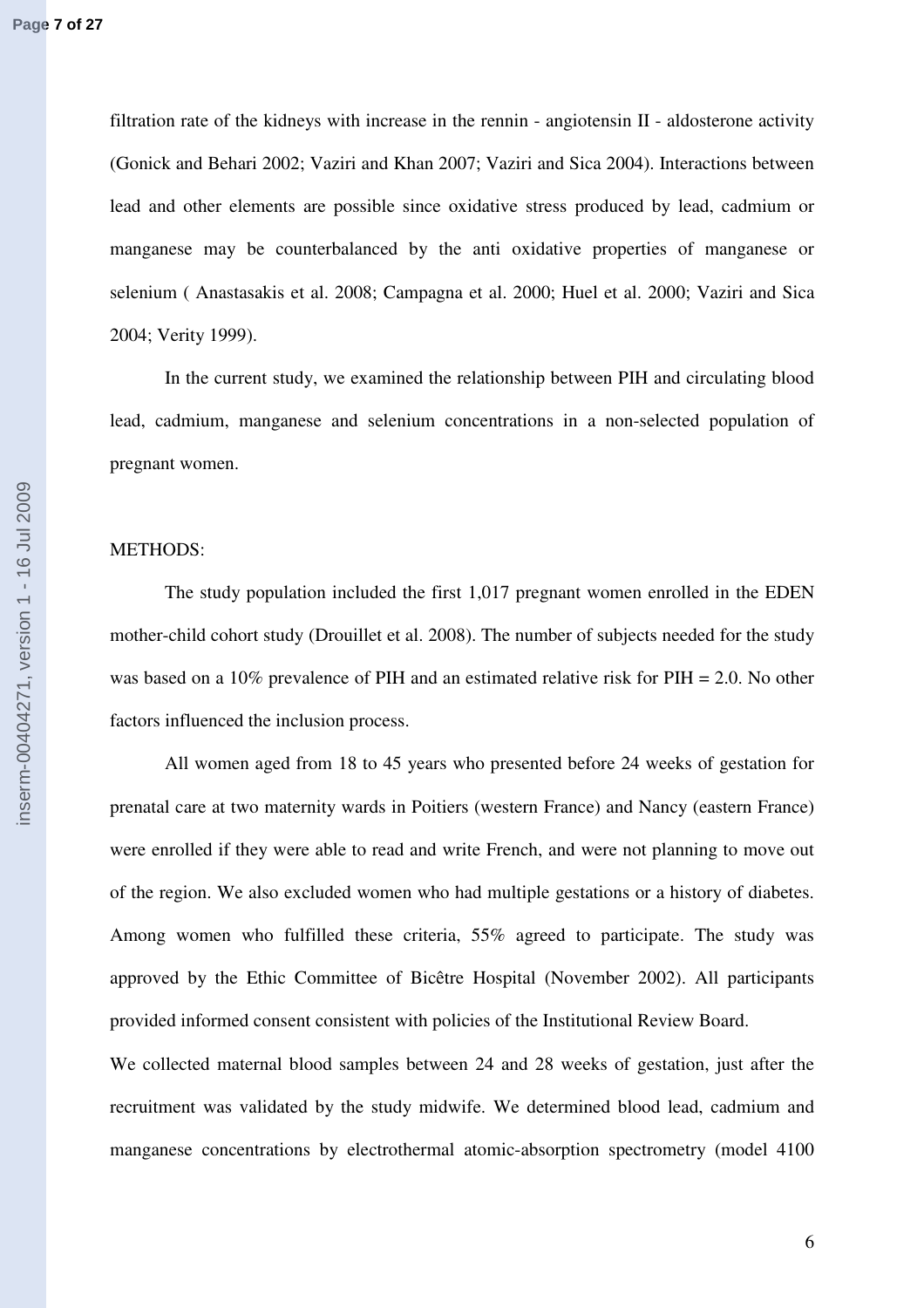ZL, Perkin-Elmer) with Zeeman background correction as previously described (Fréry et al. 1993; Huel et al. 1986; Mergler et al. 1996). We measured selenium by standard fluorometric method as described by Lee et al. (Lee et al. 1995). We calculated values as means of two analyses of each sample expressed in µg/dl. Internal and external quality-control procedures yielded consistently satisfactory results. The limit of detection for the blood lead measurements was 0.5 µg/dl. We assigned a value of 0.5 divided by two for values below the limit of detection. Of the measured values of blood lead, 2.7% were below the limit of detection.

Gestational age was based on last menstrual period and/or ultrasound-based estimated date of conception. We divided pregnancy into three periods: P1 before 24 weeks, P2 between 24 and 36 weeks, and P3 after 36 weeks of gestation. This choice was mainly founded on scientific data regarding the incidence of PIH in second half of pregnancy and its frequency with increasing gestational age (Groom et al. 2007).

We measured maternal blood pressure during routine monthly visits with the subject in supine position, using a standard mercury sphygmomanometer. Measures also were taken by the study midwife between 24 and 28 weeks using a different (semi-automated) device, with two measurements averaged to determine the values for that visit. All measurements taken within each period of gestation (P1, P2, and P3) were averaged to determine the values for SBP and DBP assigned to each period. Women were classified as having PIH based on  $SBP \ge 140$ mm Hg or DBP  $\geq$  90mm Hg at two or more visits after the 22nd week of gestation, such that the elevated measures could have occurred during or across any of the three periods, and no diagnosis of PIH was made before 24 weeks.

We gathered medical and reproductive histories, clinical follow-up and delivery data from obstetrical records. Additional risk factors for PIH were obtained using the study questionnaires administered by trained interviewers during a structured interview. These

nserm-00404271, version 1 - 16 Jul 2009 inserm-00404271, version 1 - 16 Jul 2009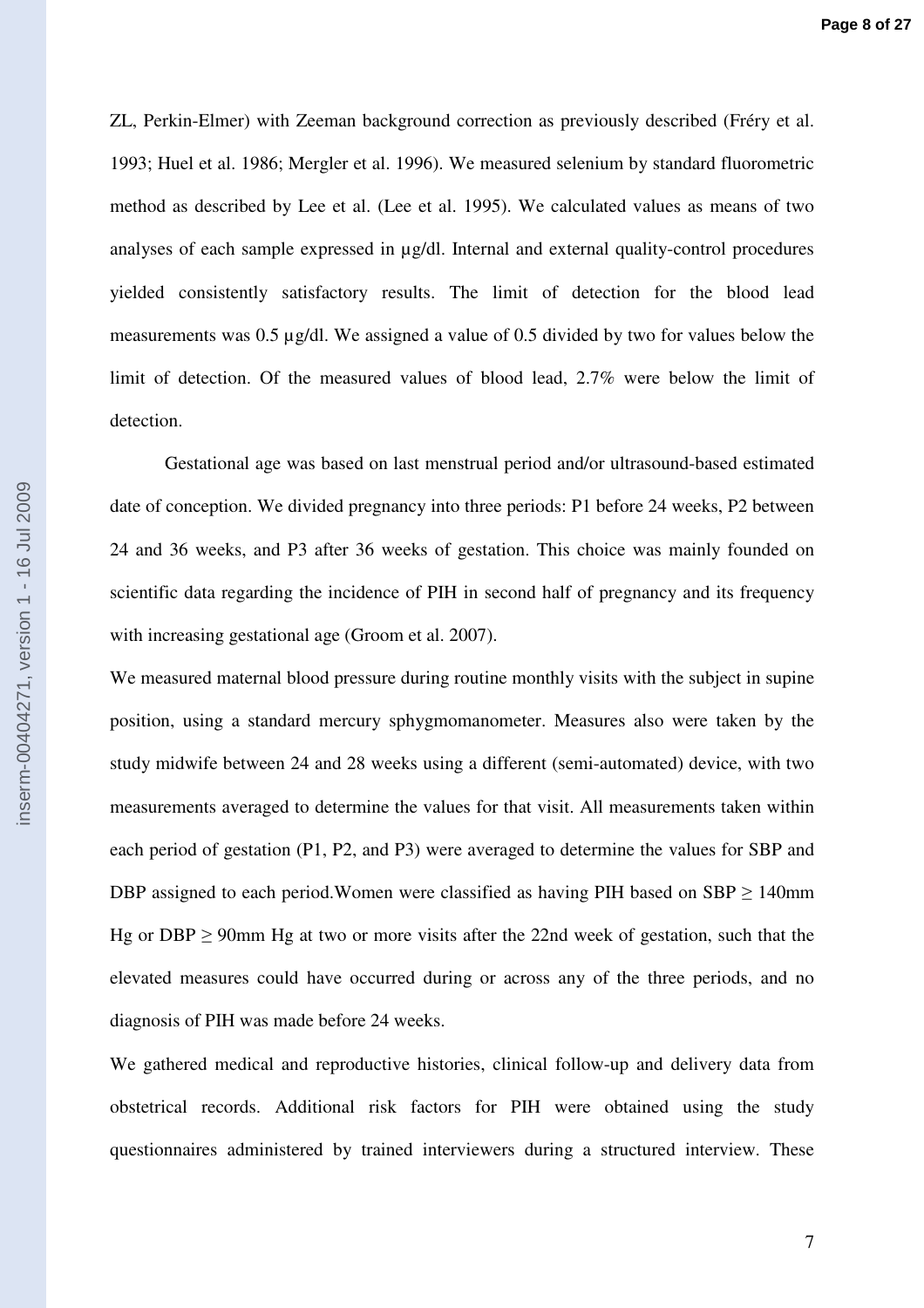included basic socio-economic information, educational level, cigarette and alcohol use before and during pregnancy. Dietary information on coffee and tea consumption, and intake of calcium, vitamins or iron supplements was also recorded. We classified socio-economic status based on household monthly income and categorized it into three levels (high if > 3,000 EUR; medium between 1,500 and 3,000 EUR; and low if < 1,500 EUR). We also divided education status into two levels (high if  $\geq 12$  years, and low if < 12 years). For the analysis of main effects, all variables (except for hematocrit) were categorized.

Statistical data analysis was performed using SAS software v9.1.3 (SAS Institute Inc., Cary, NC, USA). We evaluated variables for normality and for outliers. Because of skewed distributions, lead, cadmium, manganese and selenium blood levels were transformed into their decimal logarithms and subsequent geometric means were calculated. Continuous variables were summarized by calculating the mean and standard deviation. Comparisons of means or proportions were performed by chi-square or Student *t*-test as appropriate. Cochran-Armitage was used for trend analysis. We obtained adjusted odds ratios by means of multivariable logistic regression analysis with PIH as the dependent variable. We based selection criteria for variables on the literature regarding risk factors of PIH. Besides all elements measured, adjustment variables included maternal age, parity, hematocrit, bodymass index, pregnancy weight gain, gestational diabetes, educational level, socio-economic status, geographical residence (maternity ward), smoking status and alcohol consumption before and during pregnancy. Although we used stepwise procedure to ascertain percentage of variance attributable to selected variables, relevant risk factors were forced into the final model. We tested interaction terms between blood lead levels (as a continuous variable) and other maternal variables with a significance level reduced to 0.005 (according to the Bonferroni method). Otherwise, a P value of less than 0.05 was considered to indicate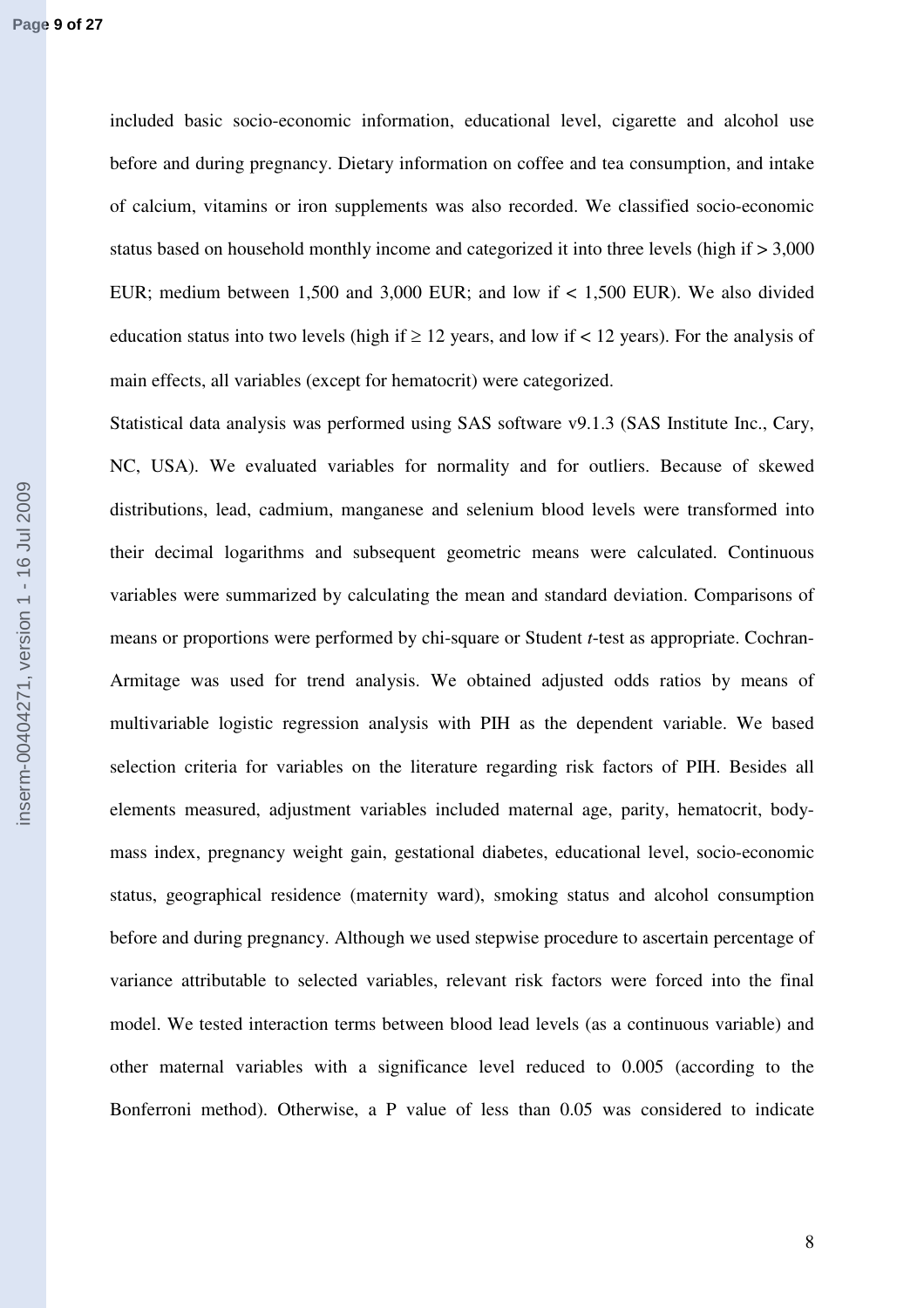statistical significance. Pearson partial correlations were calculated between blood lead levels and SBP and DBP during the three periods of pregnancy.

## RESULTS:

Among the 1,017 considered women, we excluded 31 records (3.0%) because of insufficient sample volumes or analytical problems in lead measurements and 15 records (1.5%) because of chronic hypertension under treatment before pregnancy. This left a study group of 971 pregnant women. Mothers' mean age was  $29.3 \pm 4.9$  years. PIH occurred in 106 (10.9%) women and was complicated by proteinuria (preeclampsia) in 20 (2.1%) cases.

 Table 1 summarizes the characteristics of the cohort in relation to PIH occurrence. When compared with normotensive group, women who developed PIH presented with a higher body mass index before pregnancy (21.9% versus 6.3%, p<0.001) and a higher hematocrit (35.2% versus 34.6%, p=0.02). They were also more likely to be diagnosed with gestational diabetes (17.0% versus 5.9%, p<0.001) and have a premature delivery (prior to completing 36 weeks of gestation,  $13.2\%$  versus  $5.0\%$ ,  $p<0.001$ ). The incidence of PIH was significantly higher in Nancy than in Poitiers (63.2 versus 36.8% of PIH patients,  $p<0.001$ ; respectively). PIH was also negatively associated with birth-weight. There were very few missing covariate data (less than 3.8% in the PIH group and less than 5.2% among women without PIH for most of the variables studied).

Mean blood lead concentration in the PIH group (2.2  $\pm$  1.4 µg/dl; Range: 0.2 – 8.5  $\mu$ g/dl) was significantly higher than in women without PIH (1.9 ± 1.2  $\mu$ g/dl; Range: 0.2 – 6.9  $\mu$ g/dl) (p=0.02). Mean manganese concentration was slightly (but not significantly) higher in PIH women. Cadmium and selenium blood concentrations were comparable between groups (Table 2).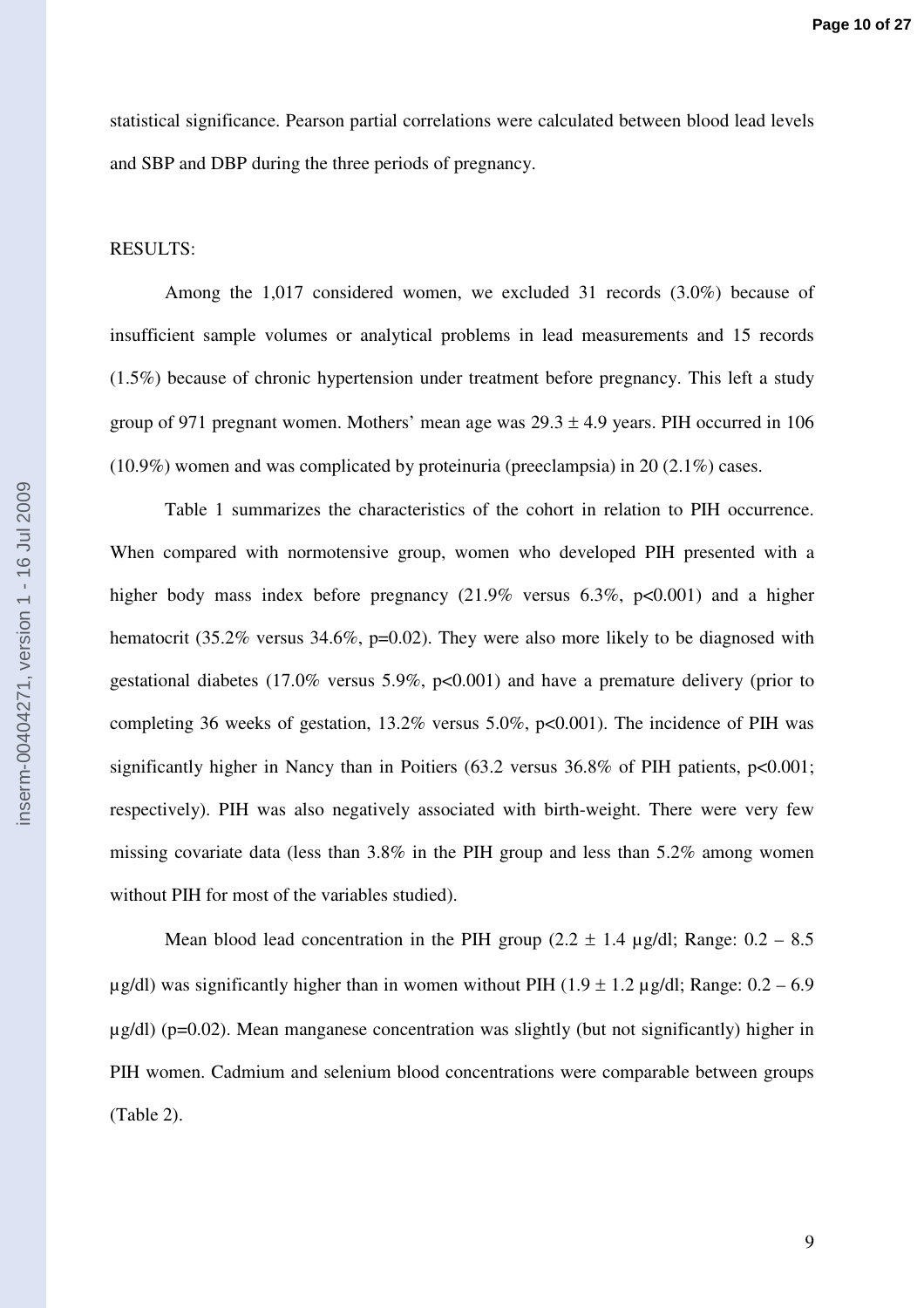The frequency of PIH was lowest among women whose blood lead concentrations were in the lowest quartile (7.7%) and was significantly greater in the second (10.7%), third  $(11.1\%)$ , and fourth exposure quartiles  $(13.1\%)$  (p=0.03 for trend). The unadjusted odds ratio (OR) of PIH associated with an increase of 1 µg/dl in maternal blood lead was 3.5 (95% CI: 1.4 to 8.9).

Adjustment for a range of characteristics and elements (cadmium, manganese and selenium blood concentrations, hematocrit, maternal age, body-mass index, parity, gestational diabetes, education and socio-economic level, smoking status and geographic residence) slightly attenuated but did not eliminate the significant association between blood lead levels and the risk of PIH (Table 3). Adjusted OR of PIH for an increase of 1 µg/dl in maternal blood lead was estimated at 3.3 (95% CI: 1.1 to 9.7). No significant interactions were observed between blood lead levels and any of the other elements and the maternal characteristics in predicting the risk of PIH (all interaction p-values  $> 0.05$ ). Furthermore, excluding women with preeclampsia (n=20) did not substantially alter the association between blood lead level and PIH (adjusted OR= 3.1; 95% CI: 1.0 to 10.0).

When stratified by parity (Table 4), blood lead levels were higher in multiparous women than nulliparous women  $(2.0 \pm 1.2 \text{ µg/dl} \text{ versus } 1.8 \pm 1.3 \text{ µg/dl} \text{, respectively};$  $p=0.003$ ). The adjusted OR for PIH also was higher in multiparous women (OR= 4.6; 95%) CI: 1.0 to 21.6) than nulliparous women (OR= 2.9; 95% CI: 0.6 to 15.7), but there was no interaction between parity and blood lead (p=0.46).

Log-transformed blood lead at mid-pregnancy was significantly correlated with both systolic and diastolic blood pressures at  $24 - 36$  weeks of gestation (r=+0.08; p=0.03 and  $r=+0.07$ ; p=0.03, respectively), and after 36 weeks of gestation ( $r=+0.09$ ; p=0.03 and  $r=+0.08$ ;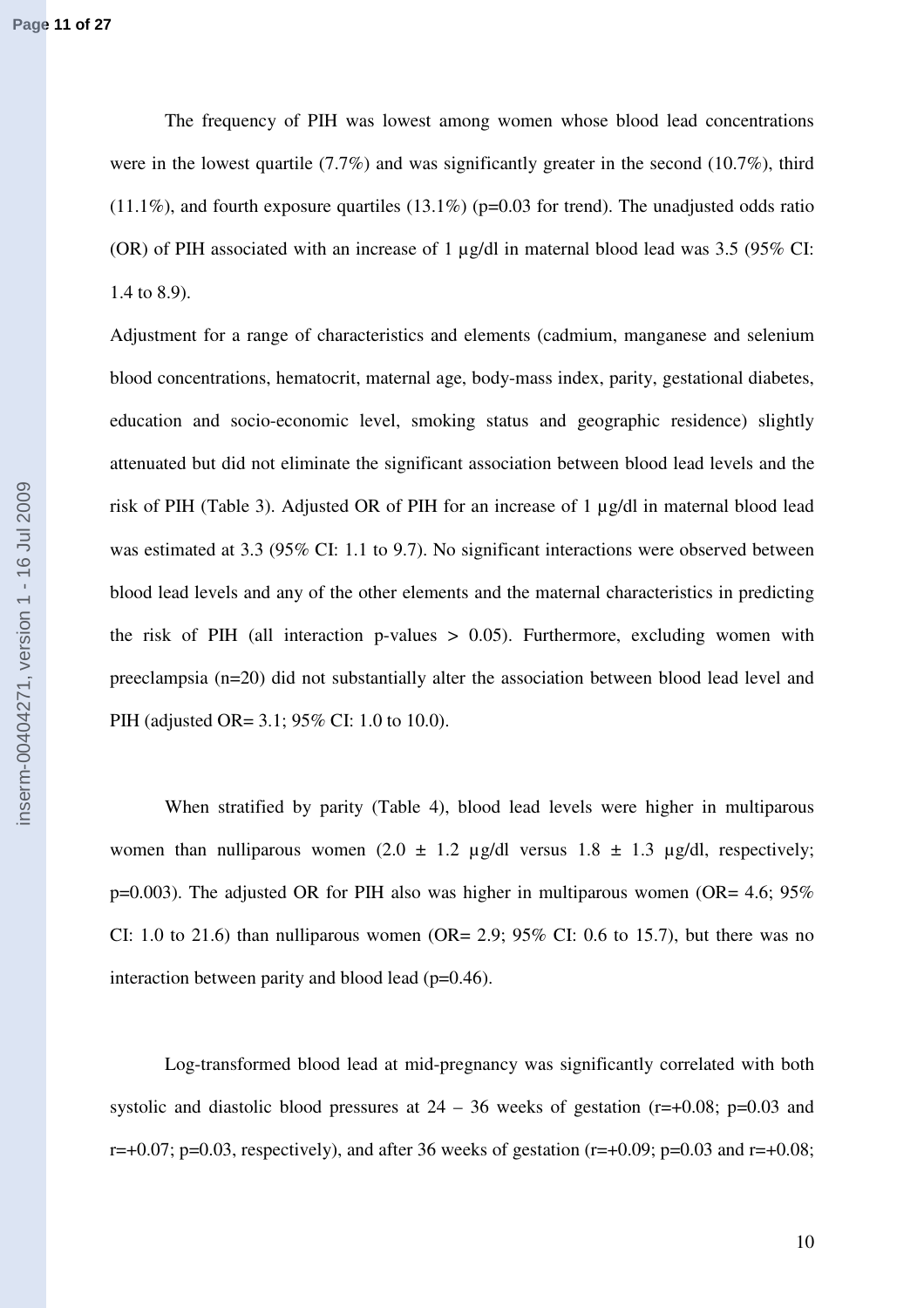p=0.03, respectively). Figure 1 illustrates correlation between residuals of the linear regression of maternal blood lead and systolic blood pressure at 24 – 36 weeks. Lead concentrations accounted for approximately 5% of the total unexplained variance obtained by linear models. Each decimal-log increase in blood lead was associated with an increase of 3.5 mm Hg in SBP and of 2.5 mm Hg in DBP during the second half of pregnancy.

#### DISCUSSION:

We found that the adjusted risk of PIH was associated with maternal blood lead levels in mid-pregnancy. This risk was doubled in the highest quartile as compared to the lowest quartile of lead distribution. There was no strong evidence of an interaction between lead and cadmium, manganese, selenium, or other factors associated with the risk of PIH. The risk of PIH increased with increasing absolute values of mid-pregnancy blood lead in a "doseresponse" pattern. A positive correlation was particularly found with systolic blood pressure at 24 – 36 weeks that persisted after 36 weeks. All these findings suggest that blood lead level may be one of the causal factors of PIH.

Evidence that lead increases the circulating levels of endothelin, a vaso-active substance secreted by endothelial cells has been reported (Gonick and Behari 2002). Lead is also reported to reduce levels of vasodilator substances such as plasma nitric oxide and endothelial-derived relaxation factor; this reduction is due to a lead-mediated increase in reactive oxygen species (Carmignani et al. 2000; Gonick and Behari 2002; Gonick et al. 1997). Inhibition of membrane ATPases by this metal also leads to increased intracellular calcium ions and vasoconstriction (Moreau et al. 1988). Furthermore, a demonstrable inhibitory effect of lead on blood enzymes such as delta-aminolevulinic acid dehydratase activity was found at a low threshold of lead exposure, ranging from 3.2 to 4.8 µg/dl (Campagna et al. 1999; Telisman et al. 2004). From the above arguments, it may be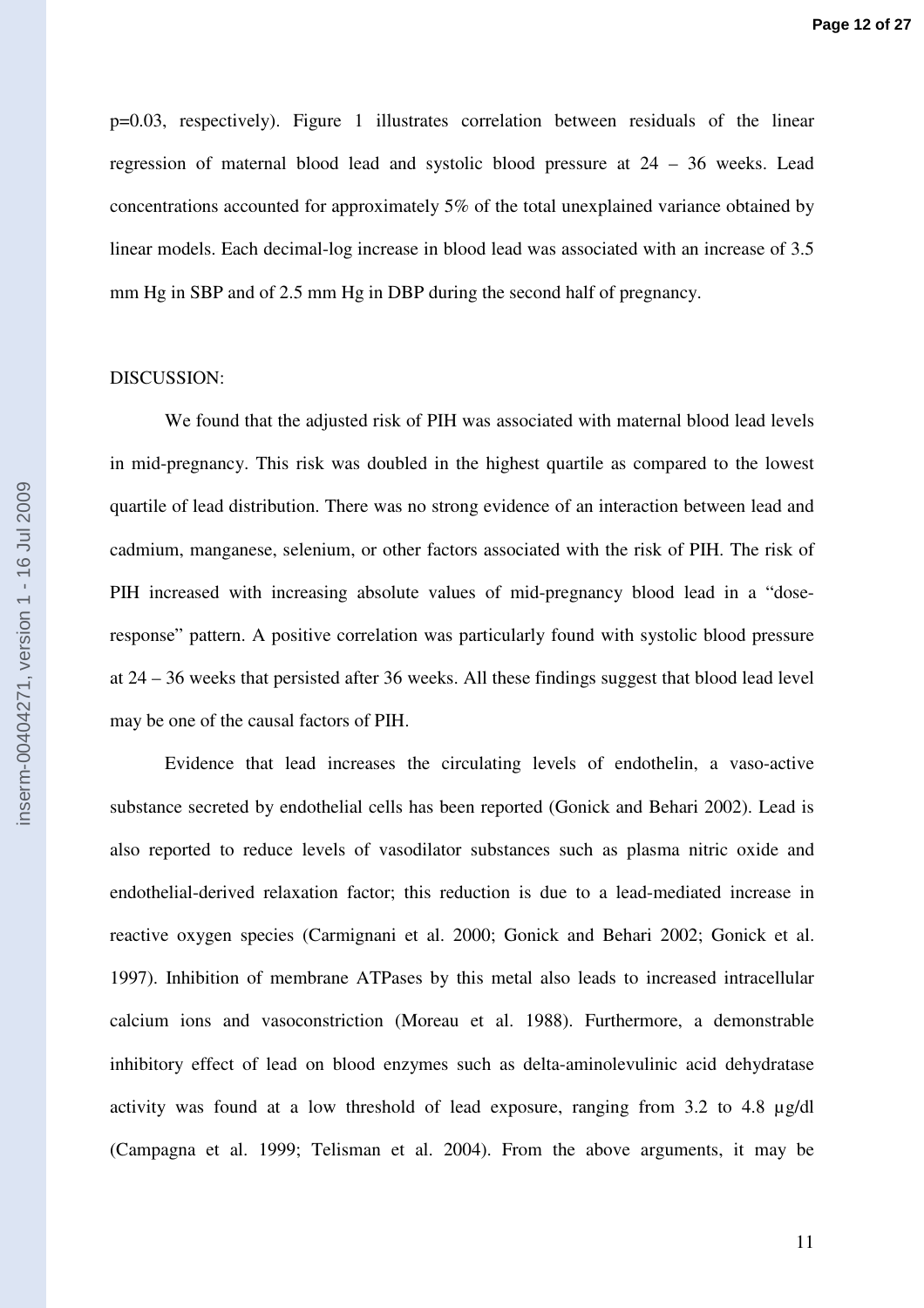hypothesized that environmental exposure to lead increases the risk of PIH by inducing vasoconstriction and placental ischemia or by a direct toxicity on the endothelial cell and the renal function.

Our findings are consistent with those from previous studies showing a relationship between blood lead levels and PIH. However, most of these reports analysed lead concentrations late in pregnancy, either from maternal prenatal red blood cells (Dawson et al. 2000), from umbilical cord (Rabinowitz et al. 1987), amniotic fluid (Dawson et al. 1999), or even from maternal blood within 24 hours after the delivery (Vigeh et al. 2004; Vigeh et al. 2006). Our study did not involve serial measurements of blood lead levels throughout pregnancy. However, the optimal period for such measurement would be in the second trimester (24 weeks of gestation), at the beginning of a potential pathological change in blood pressure. Moreover, models on lead variation during pregnancy described a constant increase in blood lead levels from 24 weeks of gestation until delivery (O'Flaherty et al. 1995). Indeed, longitudinal analyses showed that maternal blood lead concentrations upon entering prenatal care (average of 13.5 weeks) were not associated with PIH, whereas higher lead levels during the second trimester were related to PIH (Sowers et al. 2002).

Our analysis of correlations between blood lead concentrations and SBP and DBP at 24 – 36 weeks and after 36 weeks of gestation was consistent with previous studies on essential hypertension (Batuman et al. 1983). Recent reviews suggest a weak but dependable association between lead levels and blood pressure. The increase in SBP is estimated between 0.8 and 2.0 mm Hg for each 1 µg/dl increase in blood lead (Hertz-Picciotto and Croft 1993; U.S.EPA 2006). Women with chronic hypertension were excluded from our study because of risks of bias associated to prior treatment with anti hypertensive drugs. This exclusion might have attenuated the correlation between blood lead and blood pressure.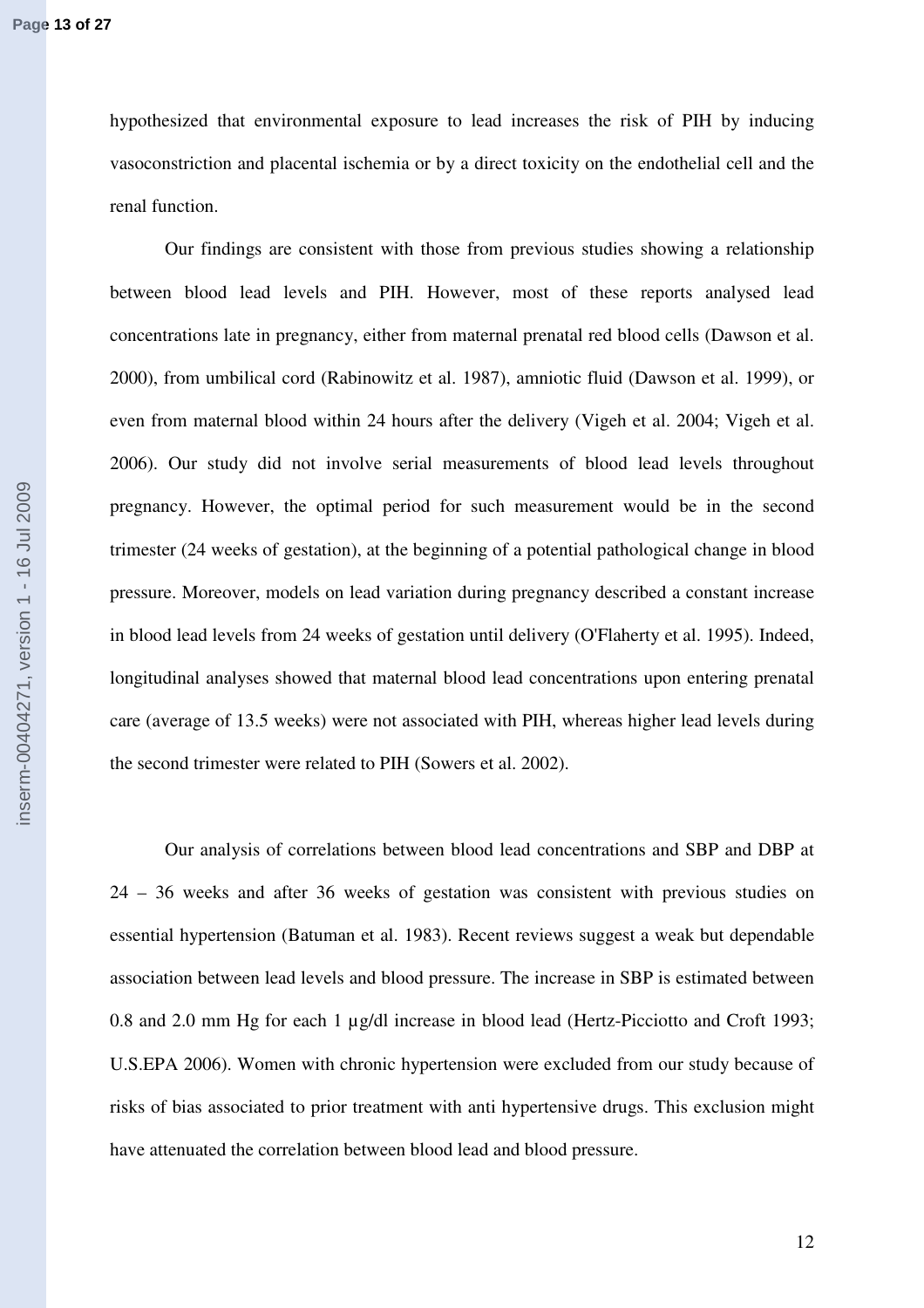Manganese blood level was not significantly associated with PIH in this study, although there was some evidence of a possible weak association. The underlying mechanisms of manganese-induced hypertension are probably independent from gestational age. The decrease in blood manganese with intrauterine growth restriction might obscure any other pathological effect (Vigeh et al. 2008). Cadmium also was not significantly associated with PIH in the present model. This finding may be related to relatively low levels of cadmium observed in this cohort. These reduced levels were probably due to the low prevalence of smoking, which is the main environmental source of cadmium (Bonithon-Kopp et al. 1986). Interaction between selenium and lead concentrations were not significant and the putative protective effect of selenium through anti-oxidative properties was not confirmed in this study.

Hematocrit levels are usually elevated in pregnancy hypertensive disorders (Goldstein et al. 2000). This may be due to a lower water balance index correlated to stroke volume or to a lower venous capacitance in hypertensive patients (Aardenburg et al. 2005). Hematocrit increases automatically increase blood lead which is concentrated in red blood cells. No statistical interaction was found between blood lead and hematocrit, but confounding can not be ruled out.

Body-mass index was strongly associated with PIH. This finding is consistent with previous reports (Hrazdilova et al. 2001; Vigeh et al. 2006). A "dose-response" relationship has also been observed, thus body-mass index before pregnancy should be considered in all models including PIH. Gestational diabetes effect on PIH was limited in the multivariate regression analysis probably because of its association with increased body-mass index. Age and parity were not significant covariates in this study. A trend of increasing blood pressure with age is usually reported for diastolic blood pressure, but the restricted age range (i.e.,  $18 - 45$  yr) and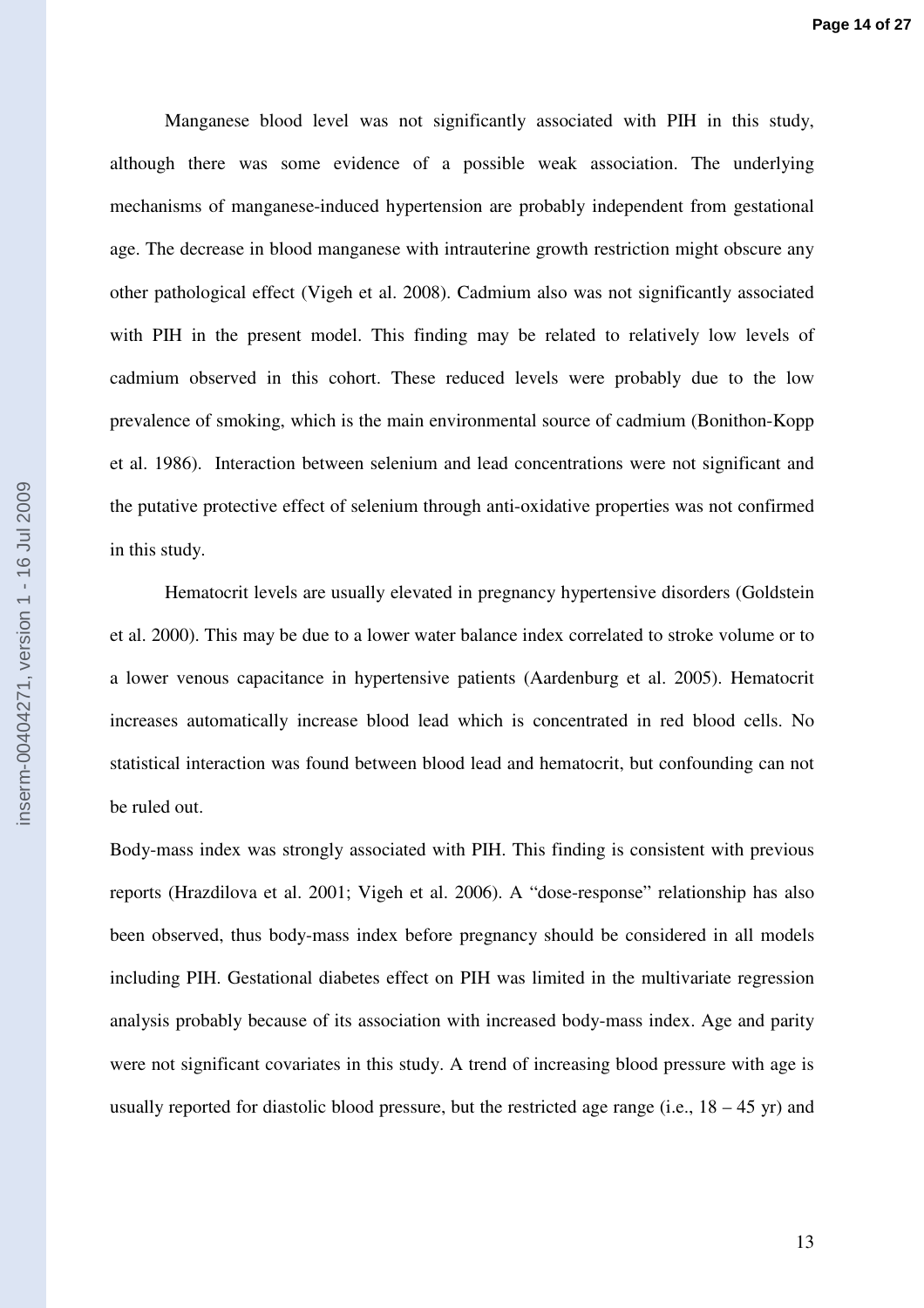limited number of women above 40 years in the present study may have reduced our ability to highlight an age effect on PIH.

As to parity, high levels of blood lead observed in multiparous women of this study may have contributed to an increase in the frequency of PIH in this group, thus reducing the difference usually observed in the incidence of PIH and preeclampsia depending on parity. Moreover, data obtained from systematic ambulatory monitoring in a large sample of normotensive pregnant women indicate the lack of differences in blood pressure according to parity (Ayala and Hermida 2001)

Finally, PIH frequency was higher in Nancy than in Poitiers. A separate analysis (not shown) revealed higher blood lead levels in Nancy  $(2.0 \pm 1.3 \,\mu$  g/dl) than in Poitiers  $(1.8 \pm 1.1 \,\mu$  $\mu$ g/dl); p<0.001. Thus a major difference in the incidence of PIH between these two regions might have been their history of environmental exposure to chemical pollutants. Blood lead level primarily reflects recent exposure, although a part of lead in blood may originate from lead stored in bone, particularly during pregnancy (Gulson et al. 1997). Since bone lead has a half-life of years to decades, the higher blood lead levels observed in eastern versus western region reflect differences in current exposure, but may also reflect some differences in past exposure, or both. Hence, the relationship between blood lead and blood pressure may be mediated by the contribution of bone lead to blood lead, placing a larger amount of bioavailable lead into tissues and organs that affect blood pressure (Rothenberg et al. 1999).

The main sources of measurements errors of blood pressure are the inaccuracy of measurement methods and the intra-individual variability of blood pressure. We attempted to minimize these effects by averaging all blood pressure measurements available in the obstetrical files.

Although the association between blood lead levels and PIH persisted in the multivariate analysis, it is also possible that it reflects residual confounding due to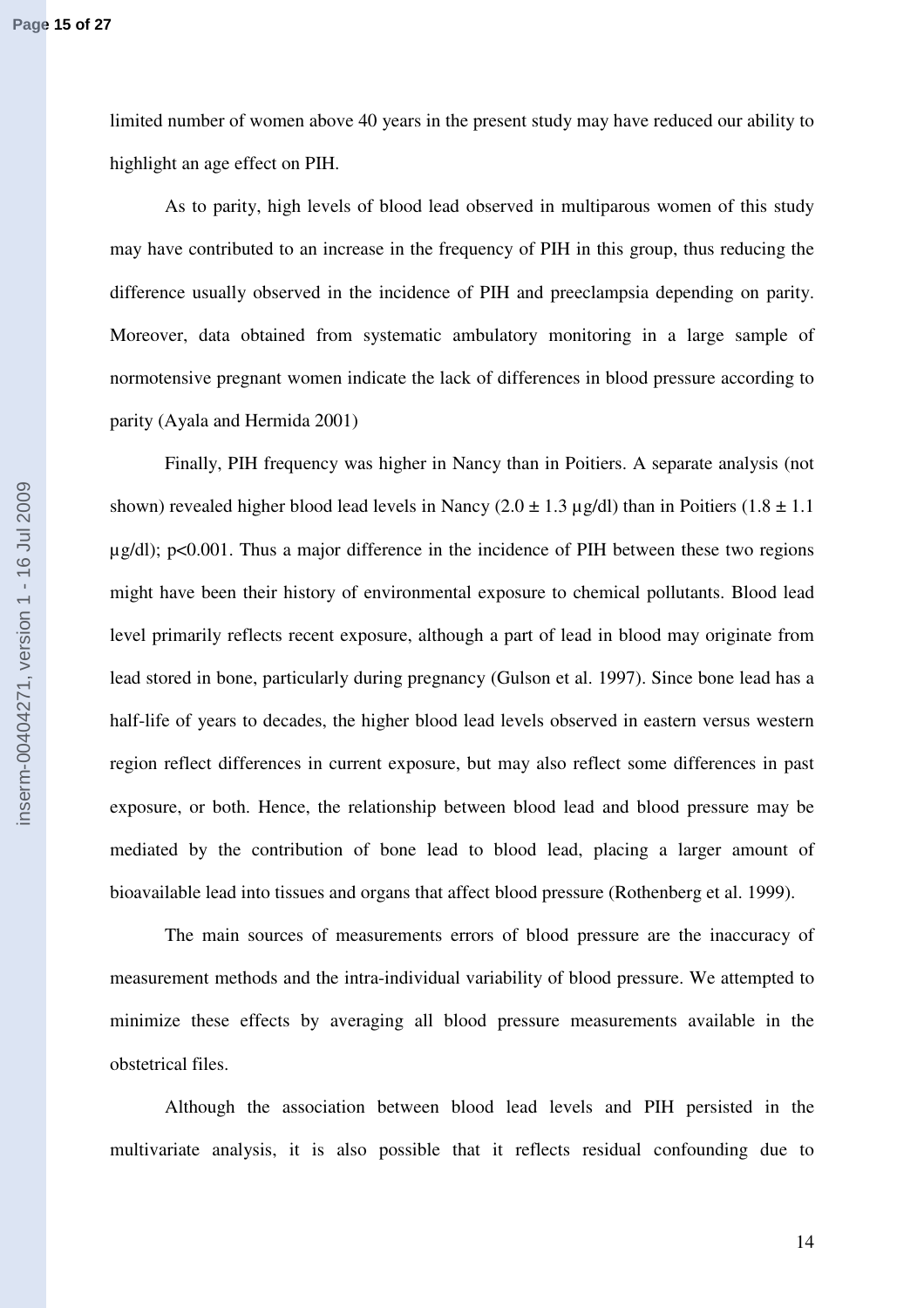unmeasured confounders. The geographic residence is a general covariate and residual confounding by this variable cannot be ruled out. However, if this residual confounding explained the association found in the multivariate analysis, it is likely that an interaction between geographic residence and blood lead levels would have been observed. Moreover, blood lead concentration may be a better estimate of maternal environmental exposure than external indicators, and its use as a continuous variable in the regression model limits the risk of residual confounding.

Pregnancy-induced hypertension remains a multifactorial disease with unclear aetiology, which could compromise maternal and newborn reproductive outcomes. We identified a significant association between maternal blood lead levels in mid-pregnancy and blood pressure. Our findings that lead may have an etiologic role in PIH, even at low levels of environmental exposure, suggest that it may be appropriate for public health organizations to consider lowering the upper limit of "acceptable" blood lead levels in pregnant women, which is currently at  $10 \mu g/dl$ .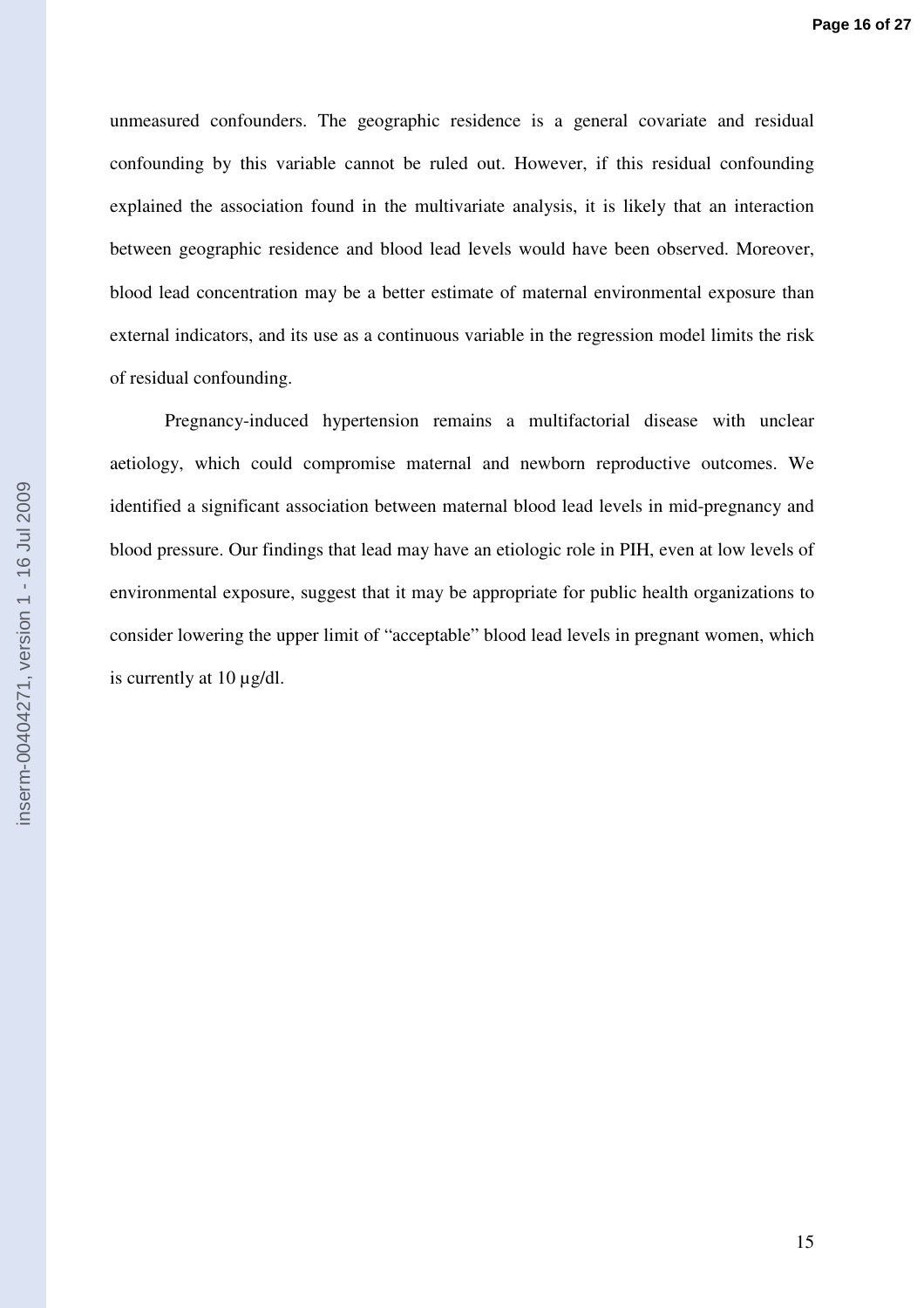#### REFERENCES:

- Aardenburg R, Spaanderman ME, Courtar DA, van Eijndhoven HW, de Leeuw PW, Peeters LL. 2005. A subnormal plasma volume in formerly preeclamptic women is associated with a low venous capacitance. J Soc Gynecol Investig 12:107-111.
- Acien P, Lloret G, Lloret M. 1990. Perinatal morbidity and mortality in pregnancy hypertensive disorders: prognostic value of the clinical and laboratory findings. Int J Gynaecol Obstet 32:229-235.
- Anastasakis E, Papantoniou N, Daskalakis G, Mesogitis S, Antsaklis A. 2008. Screening for pre-eclampsia by oxidative stress markers and uteroplacental blood flow. J Obstet Gynaecol 28:285-289.
- Angell NF, Lavery JP. 1982. The relationship of blood lead levels to obstetric outcome. Am J Obstet Gynecol 142:40-46.
- Ayala DE, Hermida RC. 2001. Influence of parity and age on ambulatory monitored blood pressure during pregnancy. Hypertension 38:753-758.
- Batuman V, Landy E, Maesaka JK, Wedeen RP. 1983. Contribution of lead to hypertension with renal impairment. N Engl J Med 309:17-21.
- Bonithon-Kopp C, Huel G, Grasmick C, Sarmini H, Moreau T. 1986. Effects of pregnancy on the inter-individual variations in blood levels of lead, cadmium and mercury. Biol Res Pregnancy Perinatol 7:37-42.
- Campagna D, Huel G, Girard F, Sahuquillo J, Blot P. 1999. Environmental lead exposure and activity of delta-aminolevulinic acid dehydratase (ALA-D) in maternal and cord blood. Toxicology 134:143-152.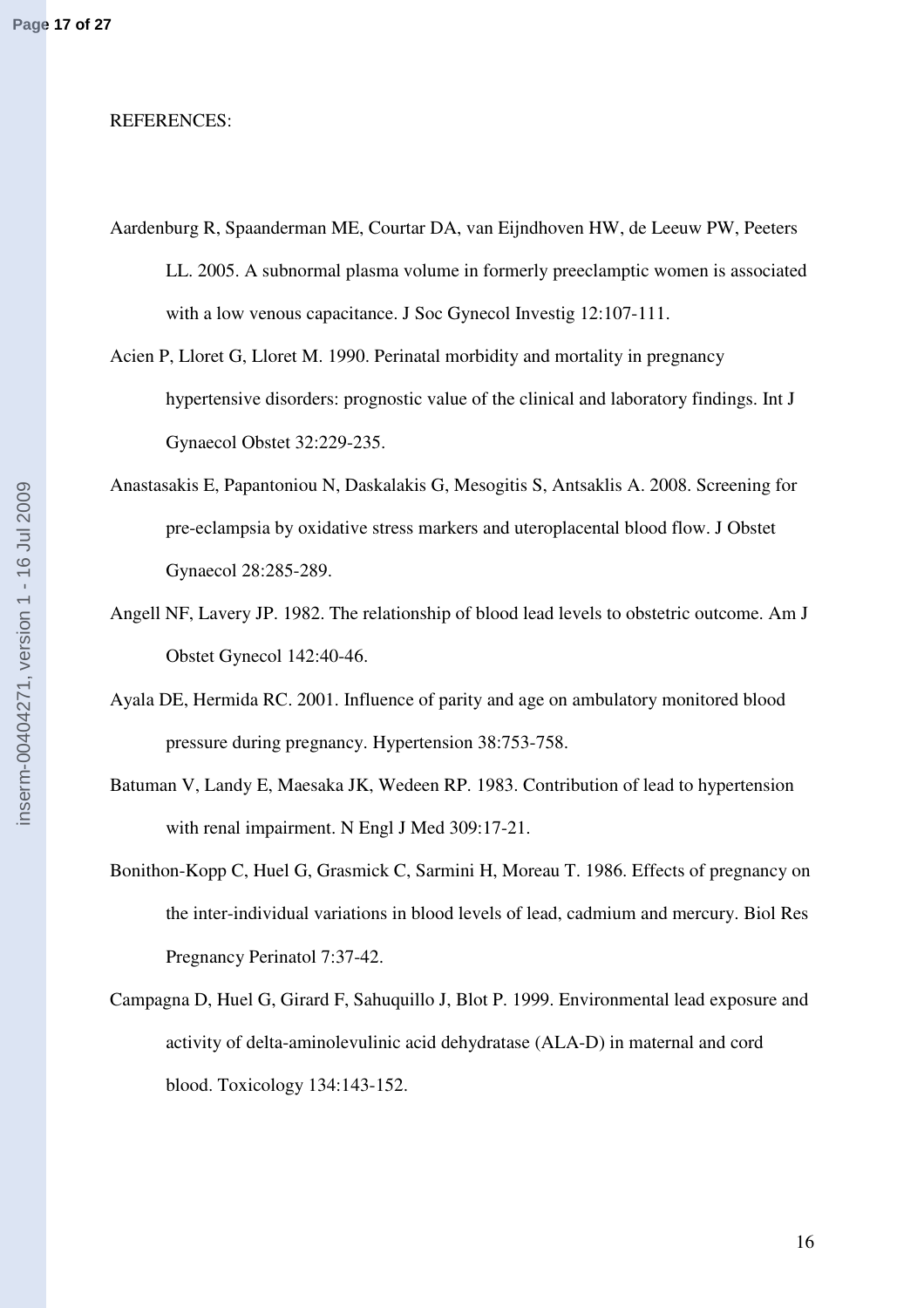- Campagna D, Huel G, Hellier G, Girard F, Sahuquillo J, Fagot-Campagna A, et al. 2000. Negative relationships between erythrocyte Ca-pump activity and lead levels in mothers and newborns. Life Sci 68:203-215.
- Carmignani M, Volpe AR, Boscolo P, Qiao N, Di Gioacchino M, Grilli A, et al. 2000. Catcholamine and nitric oxide systems as targets of chronic lead exposure in inducing selective functional impairment. Life Sci 68:401-415.
- Dawson EB, Evans DR, Kelly R, Van Hook JW. 2000. Blood cell lead, calcium, and magnesium levels associated with pregnancy-induced hypertension and preeclampsia. Biol Trace Elem Res 74:107-116.
- Dawson EB, Evans DR, Nosovitch J. 1999. Third-trimester amniotic fluid metal levels associated with preeclampsia. Arch Environ Health 54:412-415.
- Drouillet P, Forhan A, De Lauzon-Guillain B, Thiebaugeorges O, Goua V, Magnin G, et al. 2008. Maternal fatty acid intake and fetal growth: evidence for an association in overweight women. The 'EDEN mother-child' cohort (study of pre- and early postnatal determinants of the child's development and health). Br J Nutr:1-9.
- Fréry N, Girard F, Moreau T, Blot P, Sahuquillo J, Hajem S, et al. 1993. Validity of hair cadmium in detecting chronic cadmium exposure in general populations. Bull Environ Contam Toxicol 50:736-743.
- Goldstein JD, Garry DJ, Maulik D. 2000. Obstetric conditions and erythropoietin levels. Am J Obstet Gynecol 182:1055-1057.
- Gonick HC, Behari JR. 2002. Is lead exposure the principal cause of essential hypertension? Med Hypotheses 59:239-246.
- Gonick HC, Ding Y, Bondy SC, Ni Z, Vaziri ND. 1997. Lead-induced hypertension: interplay of nitric oxide and reactive oxygen species. Hypertension 30:1487-1492.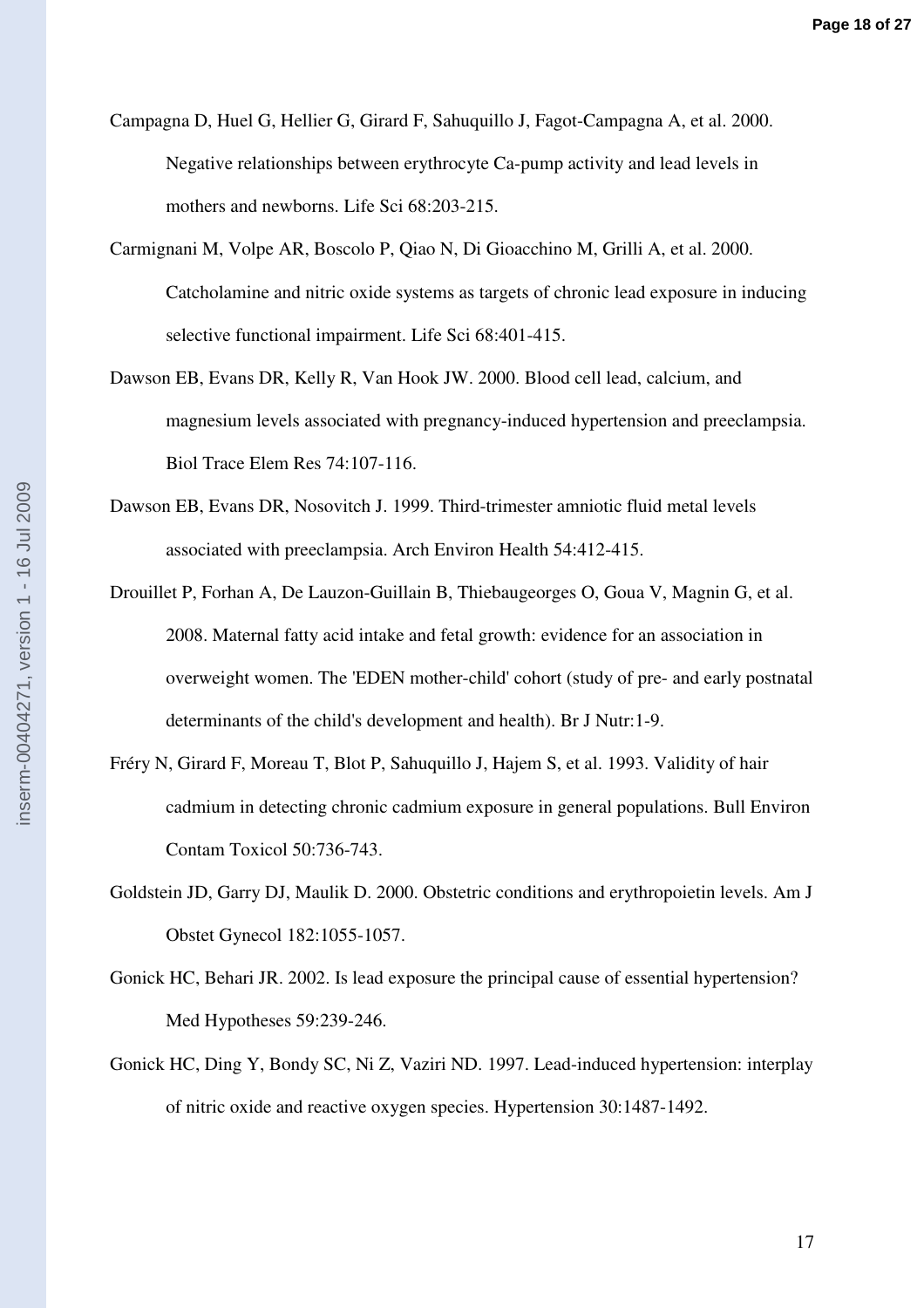- Groom KM, North RA, Poppe KK, Sadler L, McCowan LM. 2007. The association between customised small for gestational age infants and pre-eclampsia or gestational hypertension varies with gestation at delivery. BJOG 114:478-484.
- Gulson BL, Jameson CW, Mahaffey KR, Mizon KJ, Korsch MJ, Vimpani G. 1997. Pregnancy increases mobilization of lead from maternal skeleton. J Lab Clin Med 130:51-62.
- Hertz-Picciotto I, Croft J. 1993. Review of the relation between blood lead and blood pressure. Epidemiol Rev 15:352-373.
- Hertz-Picciotto I, Schramm M, Watt-Morse M, Chantala K, Anderson J, Osterloh J. 2000. Patterns and determinants of blood lead during pregnancy. Am J Epidemiol 152:829- 837.
- Hrazdilova O, Unzeitig V, Znojil V, Izakovicova-Holla L, Janku P, Vasku A. 2001. Relationship of age and the body mass index to selected hypertensive complications in pregnancy. Int J Gynaecol Obstet 75:165-169.
- Huel G, Boudène C, Jouan M, Lazar P. 1986. Assessment of exposure to lead of the general population in the French community through biological monitoring. Int Arch Occup Environ Health 58:131-139.
- Huel G, Campagna D, Girard F, Moreau T, Blot P. 2000. Does selenium reduce the risk of threatened preterm delivery associated with placental cytochrome P450-1A1 activity? Environ Res 84:228-233.
- Kosanovic M, Jokanovic M, Jevremovic M, Dobric S, Bokonjic D. 2002. Maternal and fetal cadmium and selenium status in normotensive and hypertensive pregnancy. Biol Trace Elem Res 89:97-103.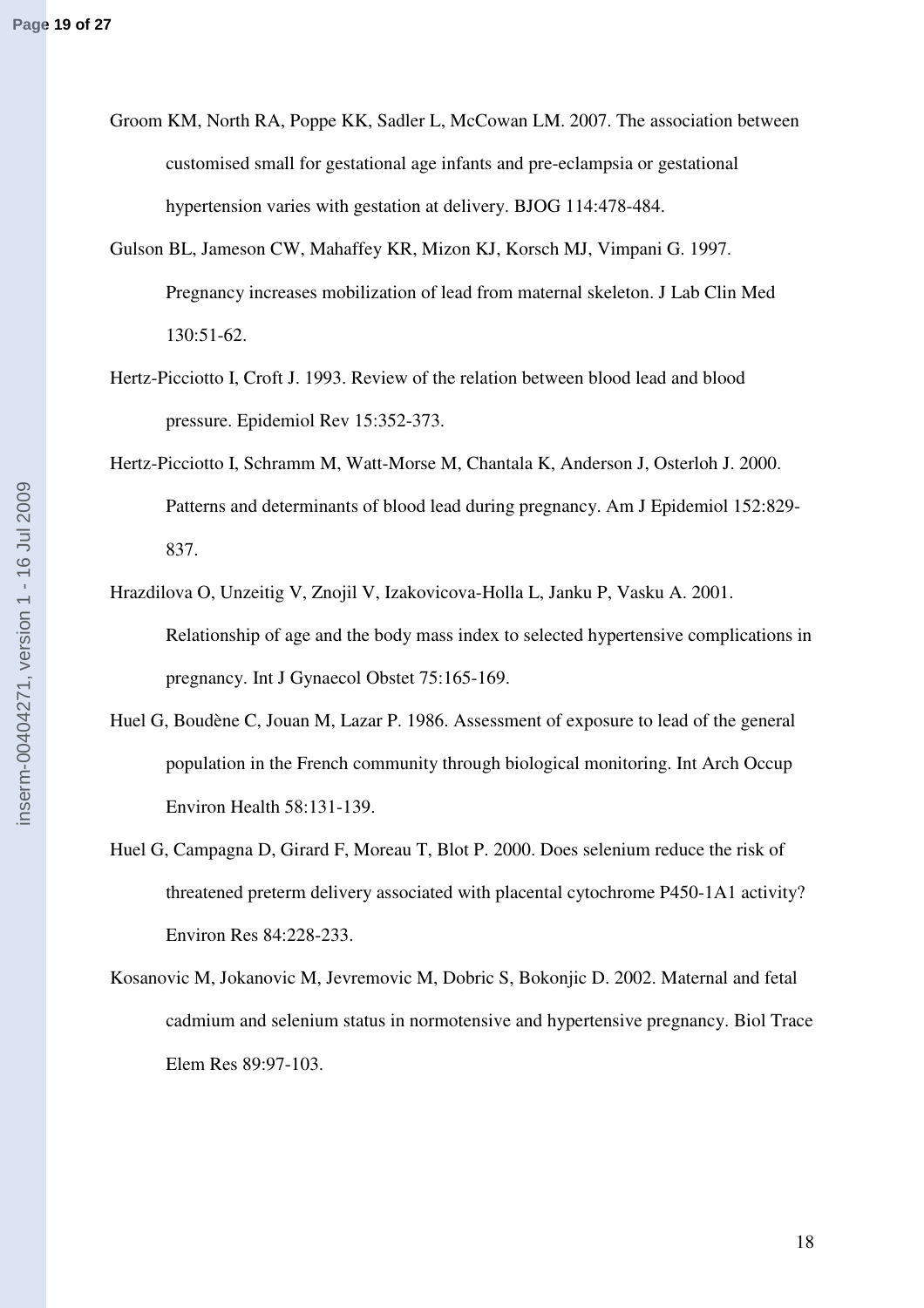- Lee AM, Huel G, Godin J, Hellier G, Sahuquillo J, Moreau T, et al. 1995. Inter-individual variation of selenium in maternal plasma, cord plasma and placenta. Sci Total Environ 159:119-127.
- Mergler D, Huel G, Bellanger S, Bowler R, Truchon G, Ostiguy C, et al. 1996. Surveillance of early neurotoxic dysfunction. Neurotoxicology 17:803-812.
- Moreau T, Hannaert P, Orssaud G, Huel G, Garay RP, Claude JR, et al. 1988. Influence of membrane sodium transport upon the relation between blood lead and blood pressure in a general male population. Environ Health Perspect 78:47-51.
- Navas-Acien A, Guallar E, Silbergeld EK, Rothenberg SJ. 2007. Lead exposure and cardiovascular disease--a systematic review. Environ Health Perspect 115:472-482.
- Nawrot TS, Thijs L, Den Hond EM, Roels HA, Staessen JA. 2002. An epidemiological reappraisal of the association between blood pressure and blood lead: a meta-analysis. J Hum Hypertens 16:123-131.
- NHBPEP. 2000. Report of the National High Blood Pressure Education Program Working Group on High Blood Pressure in Pregnancy. Am J Obstet Gynecol 183:S1-S22.
- O'Flaherty E, Polak J, Andriot M. 1995. Incorporation of temporal factors into physiologically based kinetic models for risk assessment. Inhal Toxicol 7:917-925.
- Rabinowitz M, Bellinger D, Leviton A, Needleman H, Schoenbaum S. 1987. Pregnancy hypertension, blood pressure during labor, and blood lead levels. Hypertension 10:447-451.
- Rayman MP, Bode P, Redman CW. 2003. Low selenium status is associated with the occurrence of the pregnancy disease preeclampsia in women from the United Kingdom. Am J Obstet Gynecol 189:1343-1349.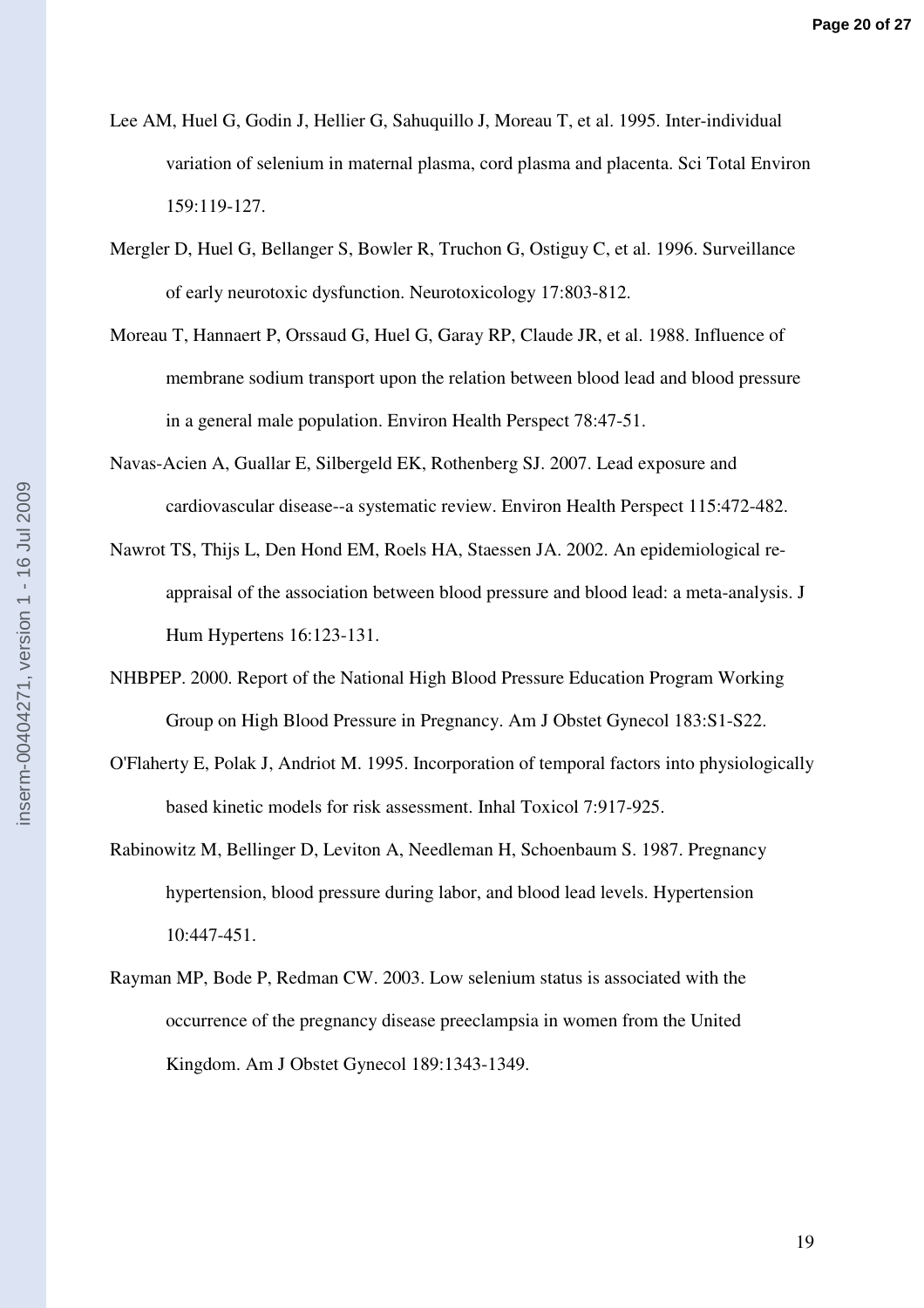- Rothenberg SJ, Manalo M, Jiang J, Khan F, Cuellar R, Reyes S, et al. 1999. Maternal blood lead level during pregnancy in South Central Los Angeles. Arch Environ Health 54:151-157.
- Schwartz J. 1995. Lead, blood pressure, and cardiovascular disease in men. Arch Environ Health 50:31-37.
- Sowers M, Jannausch M, Scholl T, Li W, Kemp FW, Bogden JD. 2002. Blood lead concentrations and pregnancy outcomes. Arch Environ Health 57:489-495.
- Telisman S, Pizent A, Jurasovic J, Cvitkovic P. 2004. Lead effect on blood pressure in moderately lead-exposed male workers. Am J Ind Med 45:446-454.
- U.S. EPA. 2006. Air Quality Criteria for Lead (Final). URL: <http://cfpub.epa.gov/ncea/cfm/recordisplay.cfm?deid=158823>.
- Vaziri ND, Khan M. 2007. Interplay of reactive oxygen species and nitric oxide in the pathogenesis of experimental lead-induced hypertension. Clin Exp Pharmacol Physiol 34:920-925.
- Vaziri ND, Sica DA. 2004. Lead-induced hypertension: role of oxidative stress. Curr Hypertens Rep 6:314-320.
- Verity MA. 1999. Manganese neurotoxicity: a mechanistic hypothesis. Neurotoxicology 20:489-497.
- Vigeh M, Yokoyama K, Mazaheri M, Beheshti S, Ghazizadeh S, Sakai T, et al. 2004. Relationship between increased blood lead and pregnancy hypertension in women without occupational lead exposure in Tehran, Iran. Arch Environ Health 59:70-75.
- Vigeh M, Yokoyama K, Ramezanzadeh F, Dahaghin M, Fakhriazad E, Seyedaghamiri Z, et al. 2008. Blood manganese concentrations and intrauterine growth restriction. Reprod Toxicol 25:219-223.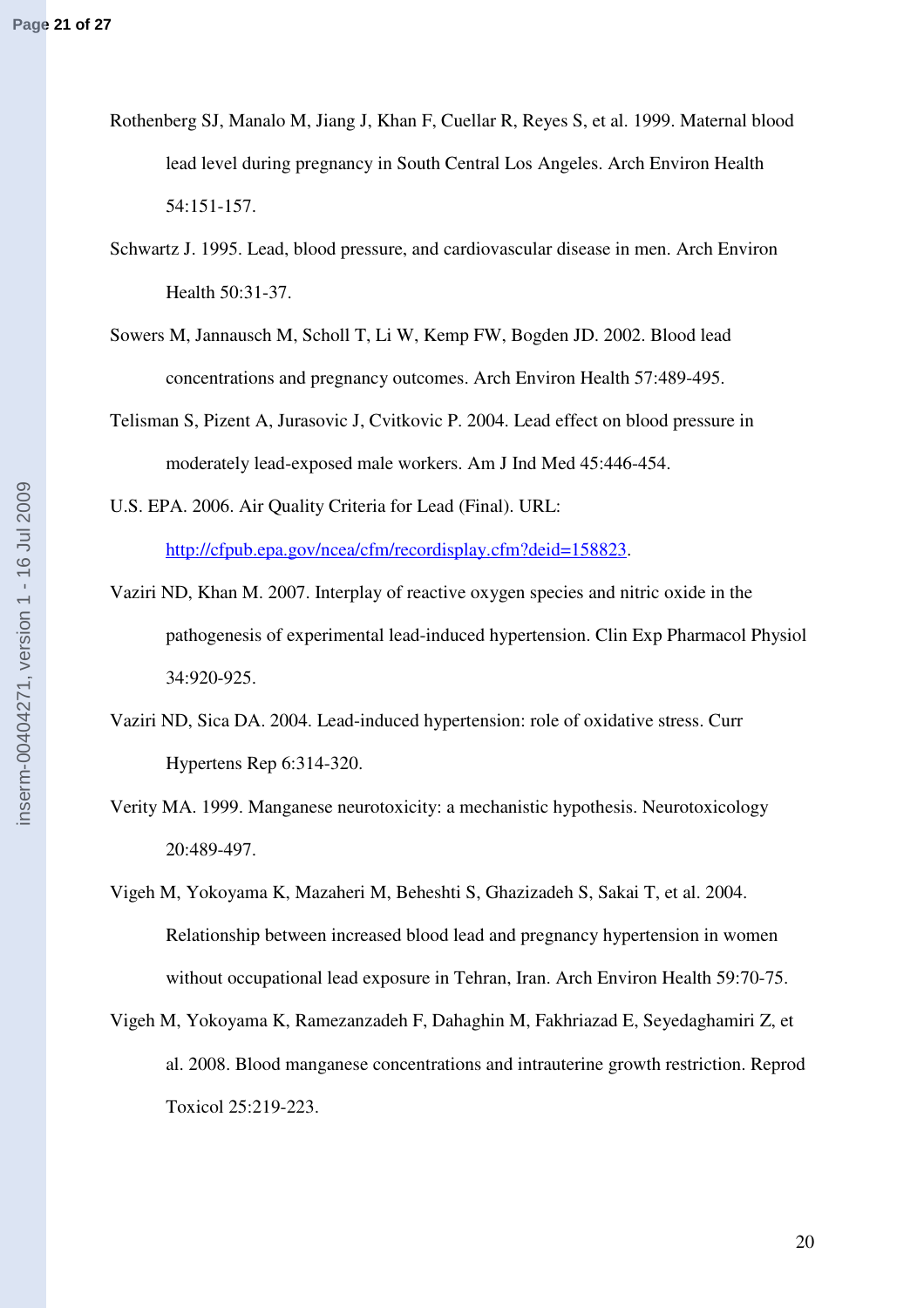Vigeh M, Yokoyama K, Ramezanzadeh F, Dahaghin M, Sakai T, Morita Y, et al. 2006. Lead and other trace metals in preeclampsia: a case-control study in Tehran, Iran. Environ Res 100:268-275.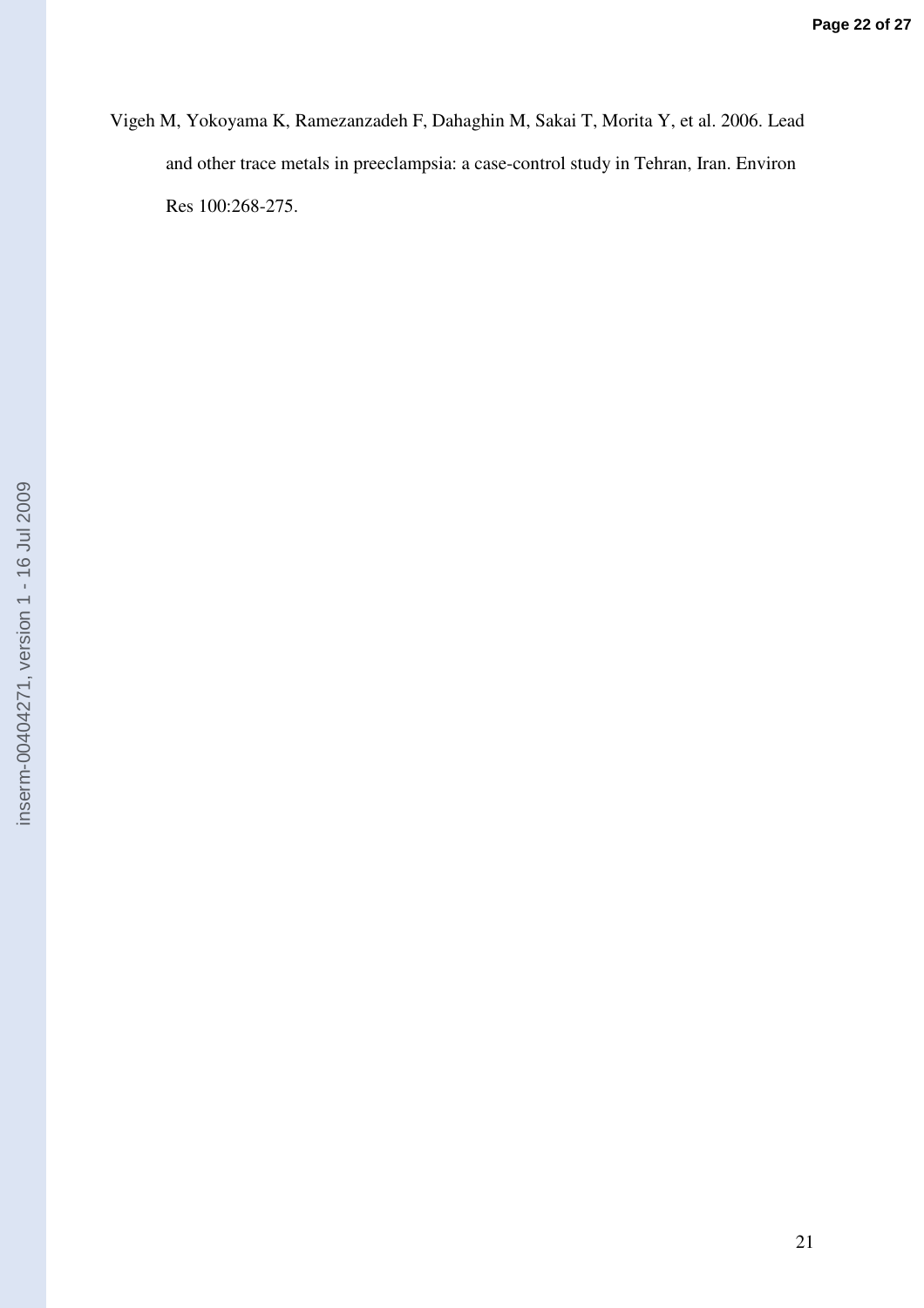# Tables

Table 1. Baseline characteristics according to PIH occurrence among 971 pregnant women

with no history of chronic hypertension.

|                                                  | PIH (mean or $\%$ ) | No PIH (mean or $\%$ ) | P Value |
|--------------------------------------------------|---------------------|------------------------|---------|
| Maternal $age - yr$                              |                     |                        |         |
| < 25                                             | 19.8                | 17.6                   | 0.70    |
| $25 - 34$                                        | 64.2                | 68.2                   |         |
| $\geq 35$                                        | 16.0                | 14.2                   |         |
| $\mathbf N$                                      | 106                 | 865                    |         |
| Years of education                               |                     |                        |         |
| $\geq 12$ yr                                     | 64.2                | 66.2                   | 0.87    |
| $< 12 \text{ yr}$                                | 30.2                | 29.0                   |         |
| Unknown                                          | 5.7                 | 4.7                    |         |
| $\mathbf N$                                      | 106                 | 865                    |         |
| Socio-economic status                            |                     |                        |         |
| High                                             | 25.7                | 25.5                   | 0.76    |
| Medium                                           | 52.4                | 55.5                   |         |
| $_{\text{Low}}$                                  | 21.9                | 19.0                   |         |
| ${\bf N}$                                        | 105                 | 851                    |         |
| Geographic residence                             |                     |                        |         |
| Poitiers (Western)                               | 36.8                | 58.6                   | < 0.001 |
| Nancy (Eastern)                                  | 63.2                | 41.4                   |         |
| $\mathbf N$                                      | 106                 | 865                    |         |
| Hematocrit – $\%$ <sup>a,b</sup>                 | 35.2(2.5)           | 34.6(2.6)              | 0.02    |
| $\mathbf N$                                      | 105                 | 842                    |         |
| BMI before pregnancy – $\text{Kg/m}^2$           |                     |                        |         |
| < 25                                             | 53.3                | 76.2                   | < 0.001 |
| $25 - 29.9$                                      | 24.8                | 17.5                   |         |
| $\geq 30$                                        | 21.9                | 6.3                    |         |
| $\mathbf N$                                      | 105                 | 835                    |         |
| Weight gain during pregnancy $-$ kg <sup>a</sup> | 13.4(6.5)           | 13.4(4.6)              | 0.92    |
| N                                                | 104                 | 834                    |         |
| <b>Gestational diabetes</b>                      |                     |                        |         |
| N <sub>o</sub>                                   | 83.0                | 94.1                   | < 0.001 |
| Yes                                              | 17.0                | 5.9                    |         |
| ${\bf N}$                                        | 106                 | 851                    |         |
| Parity                                           |                     |                        |         |
| Nulliparous                                      | 42.5                | 44.3                   | 0.71    |
| Multiparous                                      | 57.5                | 55.7                   |         |
| ${\bf N}$                                        | 106                 | 848                    |         |
| Smoking during pregnancy - cig/day               |                     |                        |         |
| $\boldsymbol{0}$                                 | 72.6                | 71.7                   | 0.86    |
| $\geq 1$                                         | 27.4                | 28.3                   |         |
| $1-\overline{9}$                                 | 19.6                | 22.2                   |         |
| $\geq 10$                                        | 7.8                 | 6.1                    |         |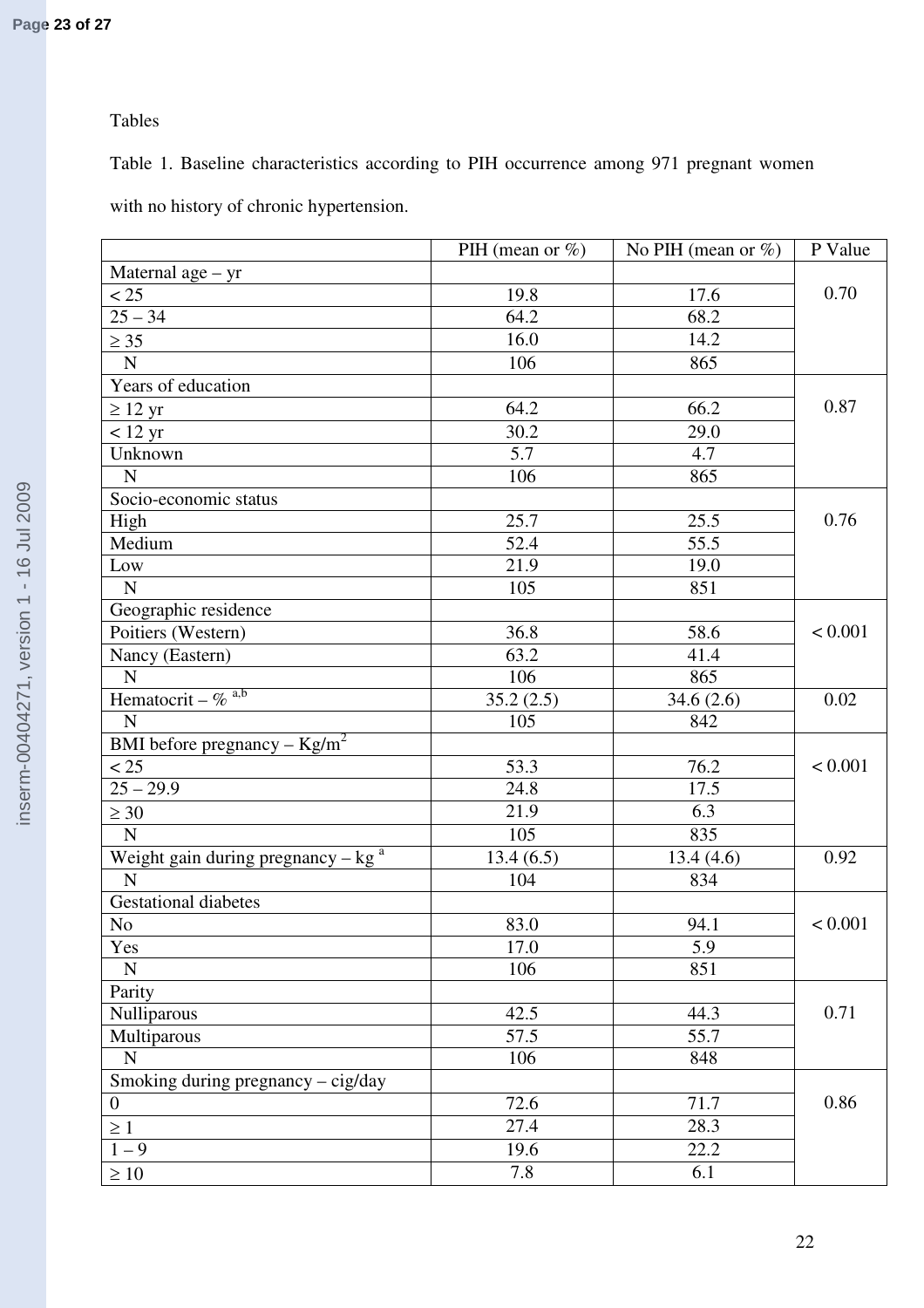| N                                    | 102            | 820            |         |
|--------------------------------------|----------------|----------------|---------|
| Alcohol consumption before pregnancy |                |                |         |
| No                                   | 28.2           | 28.7           | 0.90    |
| Yes                                  | 71.8           | 71.3           |         |
| $\mathbf N$                          | 103            | 849            |         |
| Iron/calcium supplementation         |                |                |         |
| N <sub>o</sub>                       | 2.8            | 3.9            | 0.95    |
| Yes                                  | 61.3           | 60.1           |         |
| Unknown                              | 35.9           | 36.0           |         |
| N                                    | 106            | 865            |         |
| Premature delivery (before 37 wk)    |                |                |         |
| No                                   | 86.8           | 95.1           | < 0.001 |
| Yes                                  | 13.2           | 5.0            |         |
| $\mathbf N$                          | 106            | 851            |         |
| Neonate weight – $gra$               | 3126.7 (719.9) | 3299.0 (493.6) | 0.02    |
| N                                    | 106            | 844            |         |
| Neonate gender                       |                |                |         |
| Male                                 | 58.5           | 52.9           | 0.28    |
| Female                               | 41.5           | 47.1           |         |
| N                                    | 106            | 849            |         |

values are means (SD).

<sup>b</sup>Hematocrit levels were measured concomitantly with metals between 24 and 28 gestational

weeks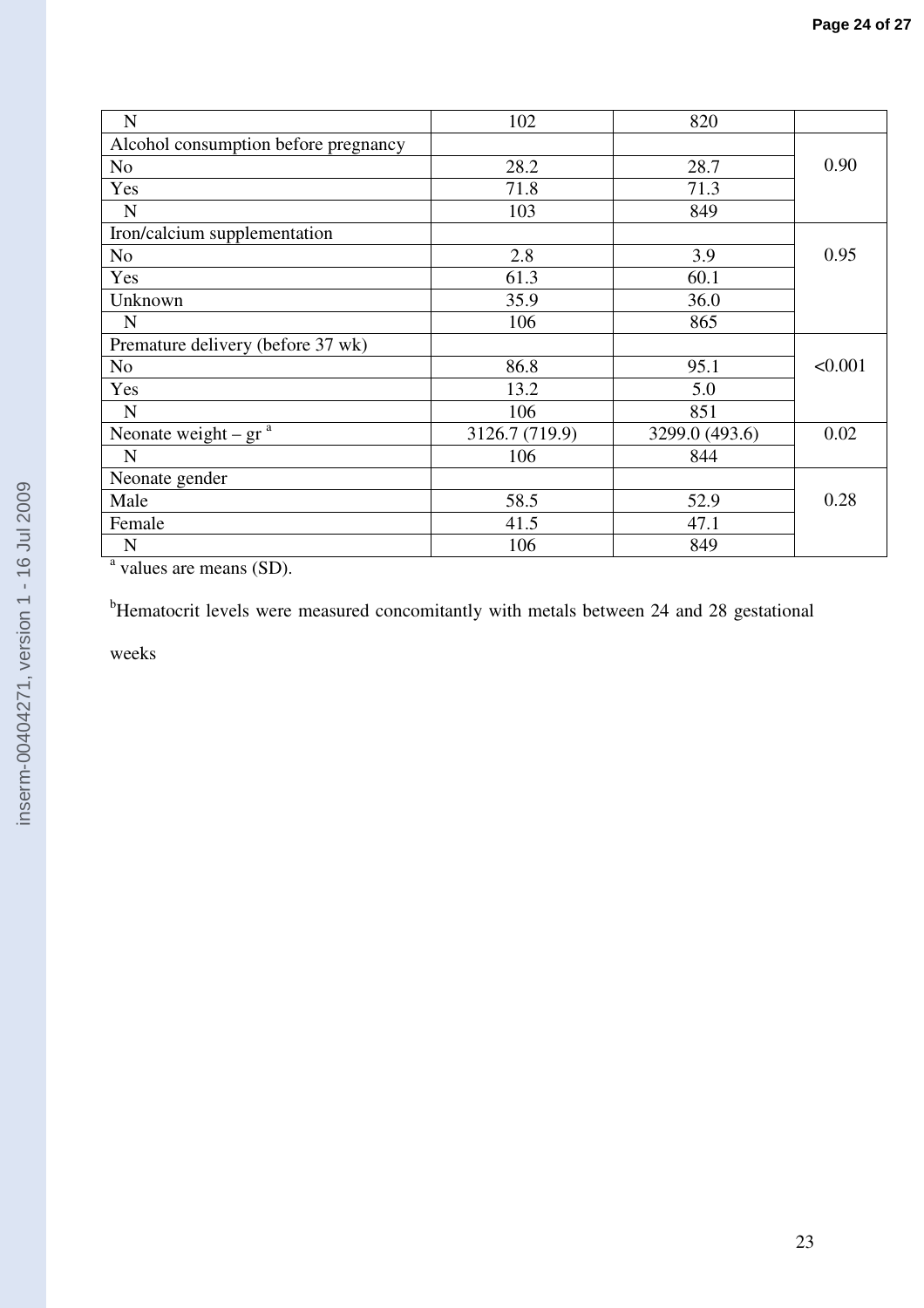Table 2. Distribution of elements levels in maternal blood at mid-pregnancy, according to PIH occurrence.

|                       | $PH (n=106)$    |           | No PIH $(n=865)$ |           | $P$ Value <sup>a</sup> |
|-----------------------|-----------------|-----------|------------------|-----------|------------------------|
|                       | Mean $(SD)$     | <b>GM</b> | Mean $(SD)$      | <b>GM</b> |                        |
| Lead $(\mu g/dl)$     | 2.2 $(1.4)^{b}$ | 1.9       | 1.9(1.2)         | 1.6       | 0.02                   |
| Cadmium $(\mu g/l)$   | 0.9(0.5)        | 0.8       | 0.9(0.6)         | 0.7       | 0.08                   |
| Manganese $(\mu g/l)$ | 11.8(6.3)       | 10.6      | 10.6(4.5)        | 9.6       | 0.06                   |
| Selenium $(\mu g/l)$  | 98.8 (29.0)     | 93.3      | 98.6 (26.2)      | 95.5      | 0.76                   |

<sup>a</sup> *t*-test on the log transformed variables

 $<sup>b</sup>$  To convert values for lead to micromoles per liter, multiply by 0.0483.</sup>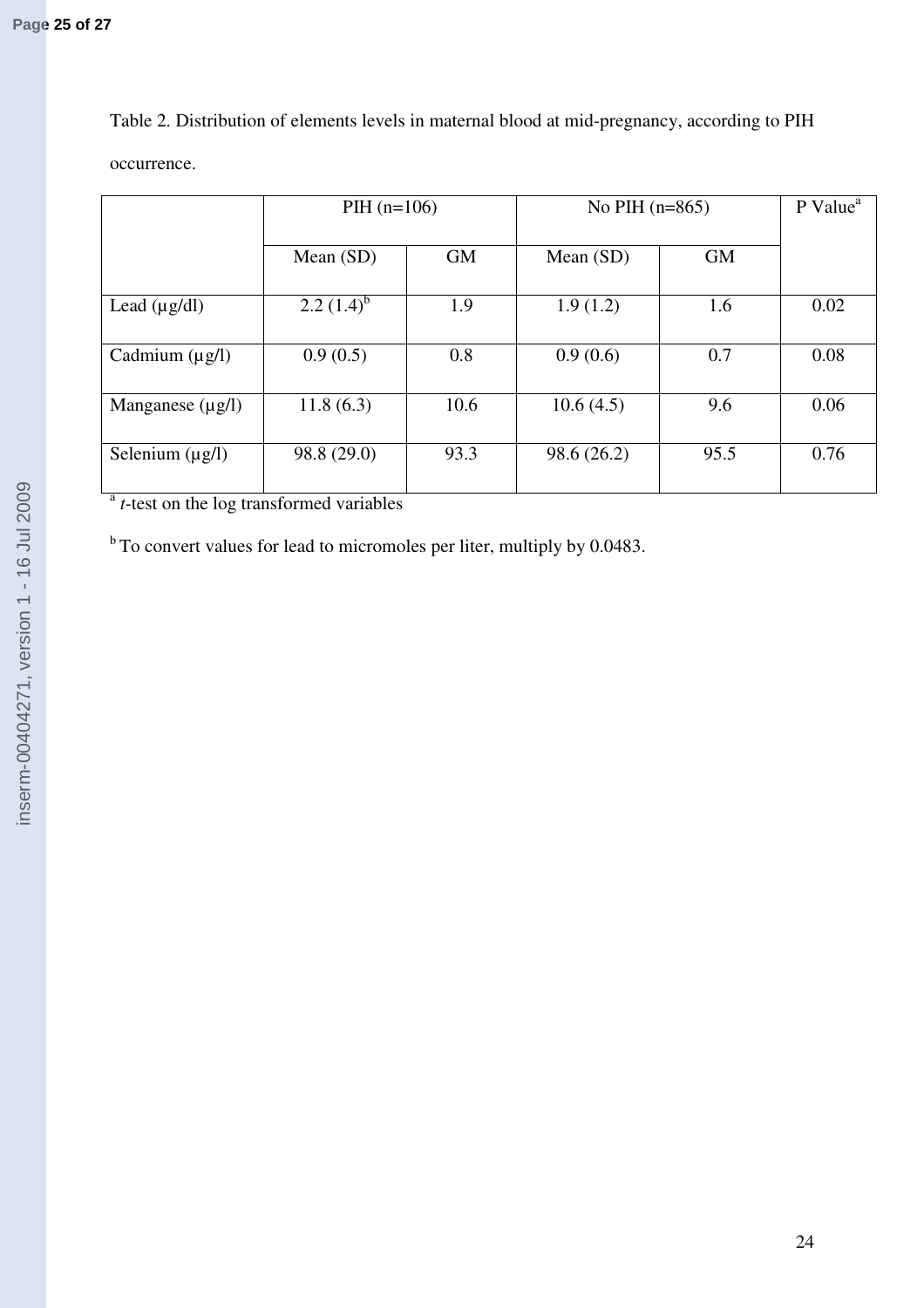|                          | Table 3. Odds ratios for PIH, according to maternal blood lead distribution and overall |
|--------------------------|-----------------------------------------------------------------------------------------|
| outcome characteristics. |                                                                                         |

|                                                                                                      | <b>Unadjusted Analysis</b> |         | Adjusted Analysis <sup>a</sup> |         |
|------------------------------------------------------------------------------------------------------|----------------------------|---------|--------------------------------|---------|
|                                                                                                      | OR (95% CI)                | P value | OR (95% CI)                    | P value |
| $Log (Pb)^b$                                                                                         | $3.49(1.37 - 8.87)$        | 0.009   | $3.29(1.11 - 9.74)$            | 0.03    |
| $-Q1c$ (referent)                                                                                    | 1.0                        |         | 1.0                            |         |
| $-Q2$                                                                                                | $1.55(0.78 - 3.11)$        | 0.94    | $1.84(0.77-4.41)$              | 0.84    |
| - Q3                                                                                                 | $1.61(0.78 - 3.31)$        | 0.81    | $2.07(0.83 - 5.13)$            | 0.50    |
| $-Q4$                                                                                                | $2.19(1.09 - 4.41)$        | 0.06    | $2.56(1.05-6.22)$              | 0.09    |
| Number of observations used in adjusted analysis: 720; Convergence criterion satisfied; $R^2$ =15.7% |                            |         |                                |         |

<sup>a</sup> Adjusted for maternal age, cadmium, manganese and selenium blood levels, hematocrit,

parity, body-mass index, gestational diabetes, educational level, socio-economic status,

geographical residence, and smoking status during pregnancy.

<sup>b</sup> Log-transformed maternal blood lead used as a continuous variable

<sup>c</sup> Quartiles of maternal blood lead distribution: Q1 (< 1.20  $\mu$ g/dl); Q2 (1.20 – 1.70  $\mu$ g/dl); Q3

 $(1.71 - 2.30 \,\mu\text{g/dl})$ ; and Q4 (> 2.30  $\mu\text{g/dl}$ ).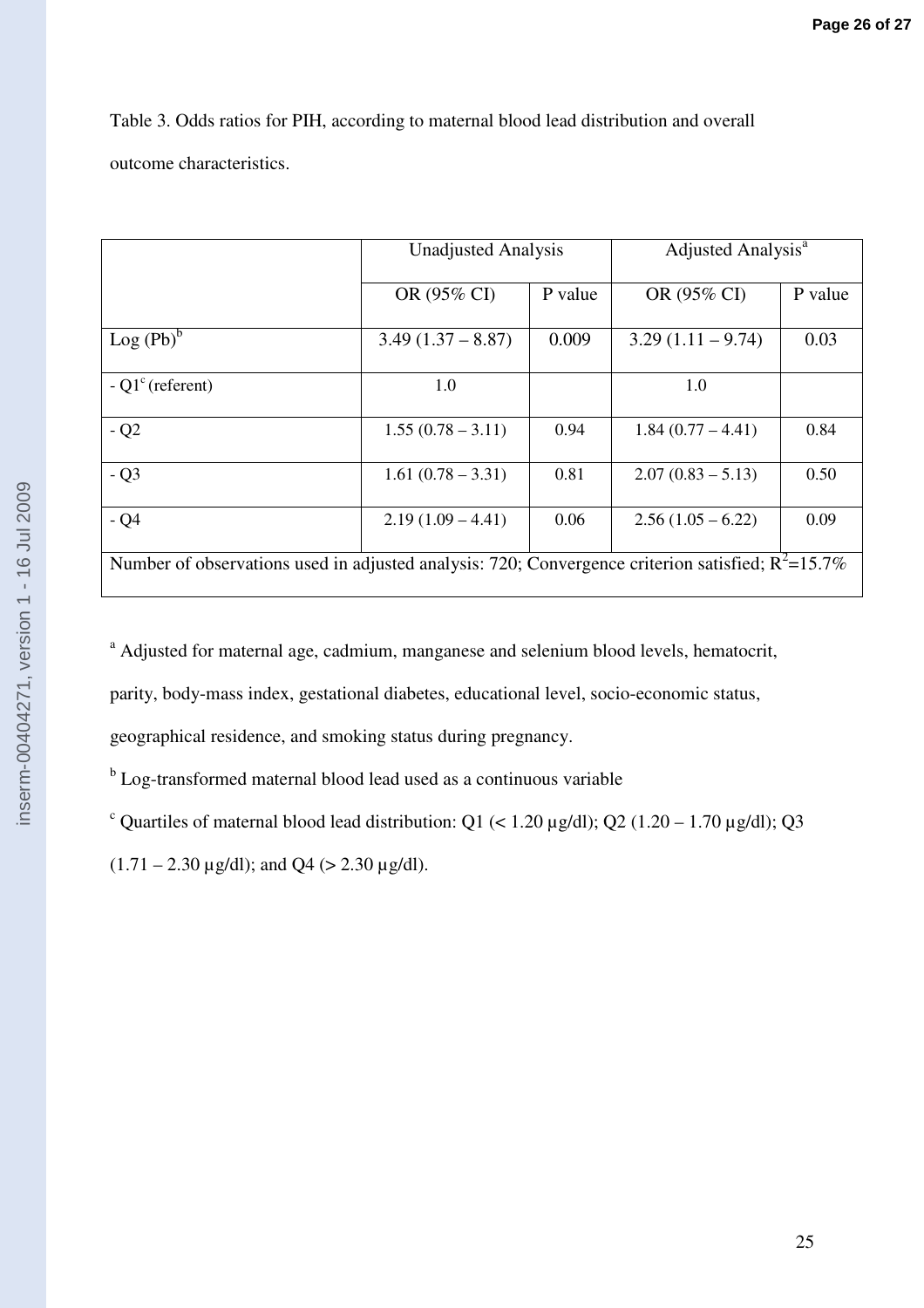|                    | PIH incidence | Unadjusted OR (95% CI) | Adjusted OR <sup>a</sup> (95% CI) |
|--------------------|---------------|------------------------|-----------------------------------|
| <b>Nulliparous</b> | $10.7\%$      | $1.8(0.5-6.6)$         | $2.9(0.6 - 15.7)$                 |
| <b>Multiparous</b> | 11.4 $%$      | $3.7(1.1 - 12.3)$      | $4.6(1.0-21.6)$                   |

Table 4. Odds Ratios for PIH according to parity, per unit increase in blood lead level.

<sup>a</sup> Adjusted for maternal age, cadmium, manganese and selenium blood levels, hematocrit, body-mass index, gestational diabetes, educational level, socio-economic status, geographical residence, smoking status and alcohol consumption before pregnancy.